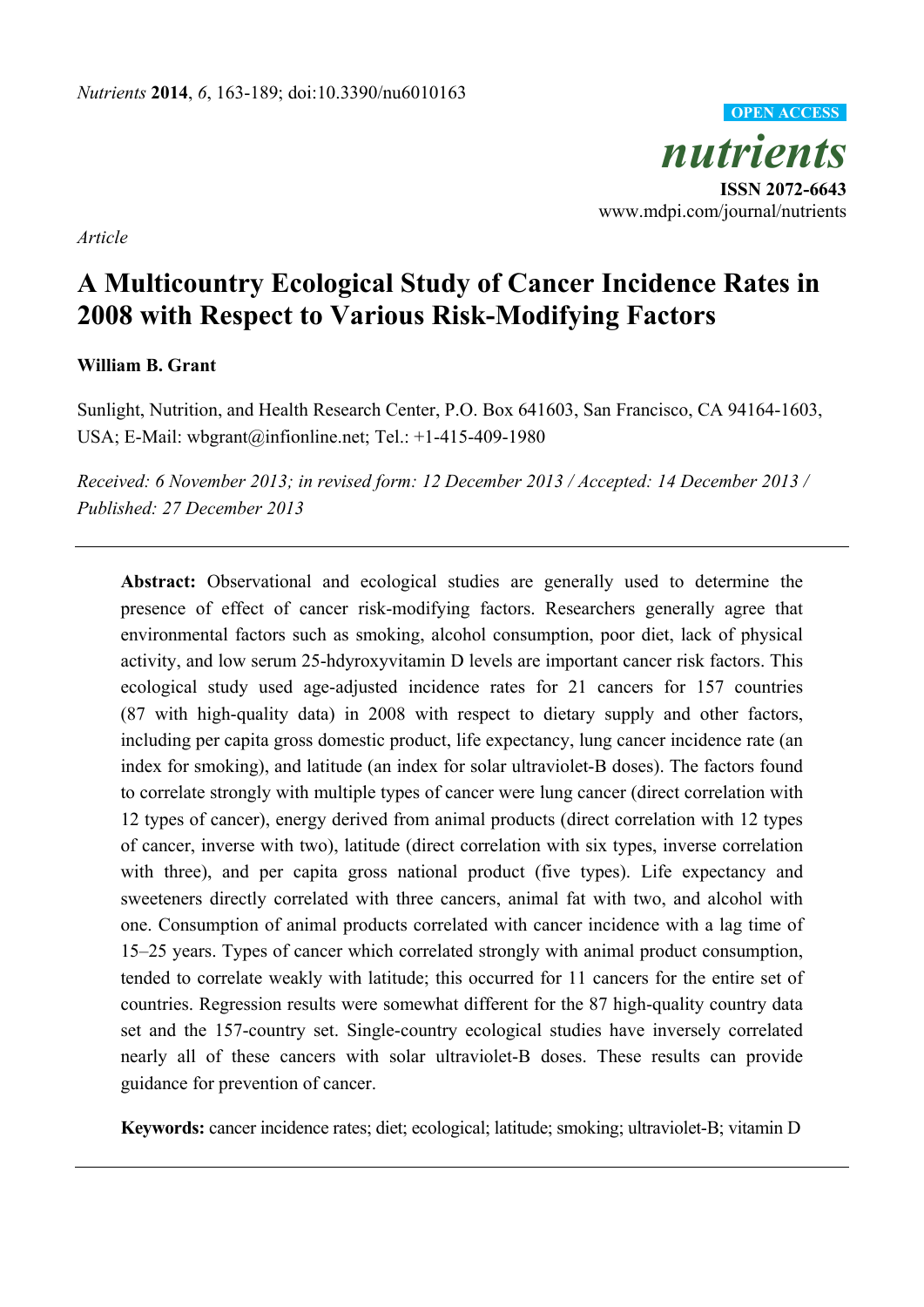### **1. Introduction**

Cancer is one of the leading causes of disease and death worldwide. In 2008, an estimated 12.66 million new cases of cancer occurred, excluding nonmelanoma skin cancer, and 7.56 million cancer deaths (approximately 13% of all deaths) [1]. The most frequent types were lung, prostate, colorectal, stomach, and liver cancer for men, and breast, colorectal, cervix uteri, lung, and stomach cancer for women. However, in the United States in 2011, cancer deaths accounted for 23% of all deaths [2,3].

Although much of the war on cancer emphasizes early detection and treatment, the burden of cancer will remain high unless the primary risk factors for cancer are understood and addressed. A general understanding exists of many of the cancer risk—modifying factors; for example, according to the World Health Organization (WHO) [4].

About 30% of cancer deaths are due to the five leading behavioral and dietary risks—high body mass index, low fruit and vegetable intake, lack of physical activity, tobacco use, and alcohol use.

- Tobacco use is the most important risk factor for cancer, causing 22% of global cancer deaths and 71% of global lung cancer deaths.
- Cancer-causing viral infections such as hepatitis B and C viruses and human papillomavirus are responsible for up to 20% of cancer deaths in low- and middle-income countries.

The American Institute for Cancer Research/World Cancer Research Fund [5] recommends limiting intake of red meat and avoiding processed meat, eating mostly foods of plant origin, and limiting consumption of energy-dense foods, which includes sugary drinks.

Several epidemiological approaches are used to investigate cancer risk-modifying factors. These approaches include case-control studies, nested case-control studies derived from cohort studies, and ecological studies. Multicountry ecological studies have been used to identify and quantify risk factors for cancer. In 1975, examined dietary links to cancer by using incidence data for 27 cancers from 23 countries and mortality rates for 14 cancers from 32 countries [6]. They found that meat consumption was an important risk factor for colon cancer and that fat consumption was an important risk factor for breast and endometrial cancer. Per capita gross domestic product (GDP) also highly correlated with these cancers.

Both single- and multicountry ecological studies offer evidence that solar ultraviolet-B (UVB) irradiance, through production of vitamin D, reduces cancer risk [7–10]. The UVB–vitamin D–cancer hypothesis has received reasonable support in other types of studies, including case-control and nested case-control studies, and the mechanisms whereby vitamin D reduces risk of cancer are well known [11,12]. The UVB–vitamin D–cancer hypothesis is thought to generally satisfy the criteria for causality in a biological system outlined by Hill [13] for several cancers [14,15].

Using the ecological study approach, this study presents results with cancer incidence data for 87 countries with high-quality mortality rate data and 157 countries total with respect to dietary supply and other factors, including per capita GDP, life expectancy, smoking, and latitude (an index for solar UVB doses). I then compare the results to published results from observational studies.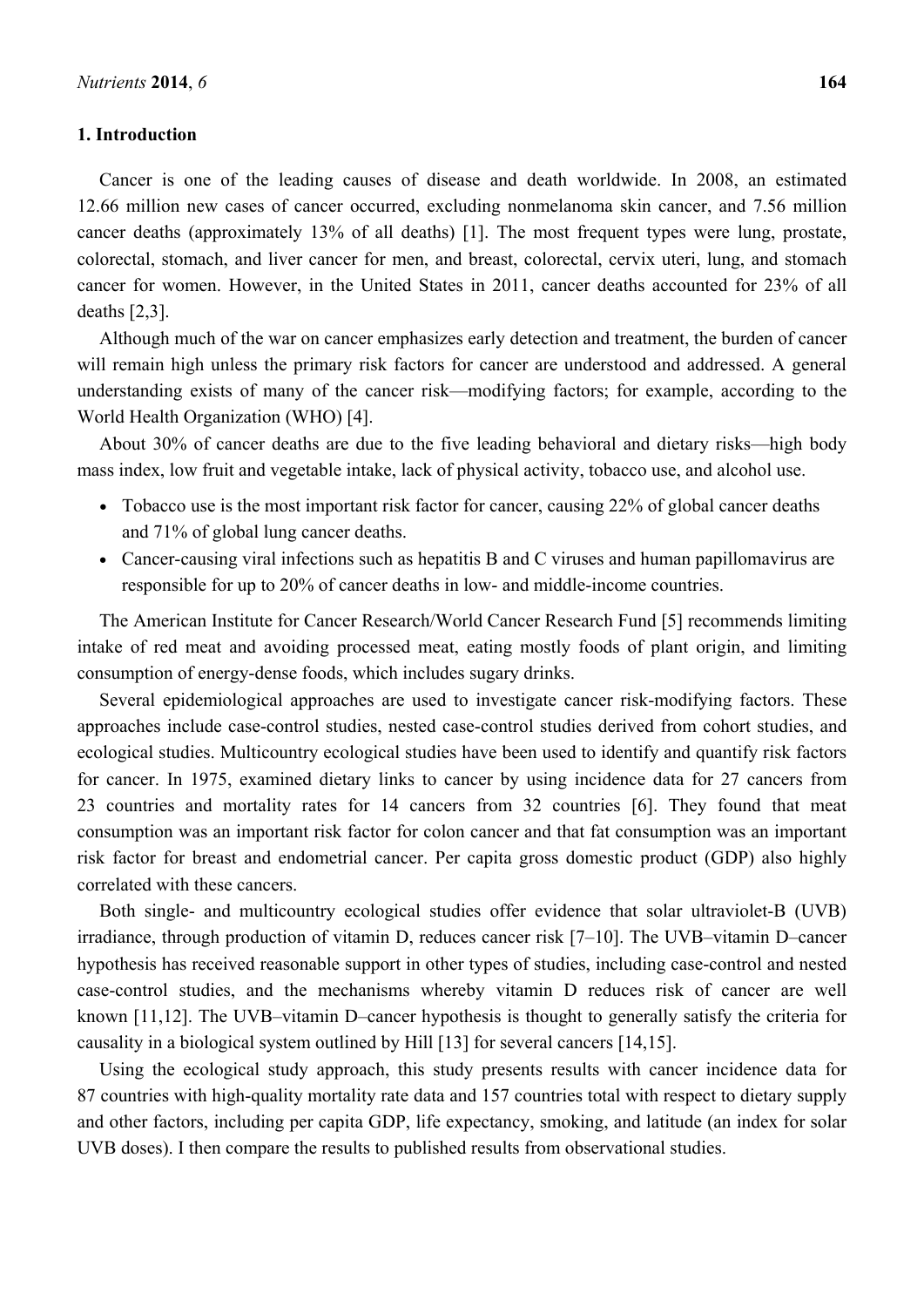#### **2. Data and Methods**

The hypothesis tested in this study is that various cancer risk-modifying factors affect cancer incidence rates at the national population level and the relative contributions to cancer risk can be determined. The risk-modifying factors considered in this study include alcohol consumption, animal fat consumption, animal product consumption, cereals consumption, gross domestic product, life expectancy, solar UVB and vitamin D production, and sweeteners consumption. Other components of diet, such as eggs, fish, meat, and milk, were considered, but since they are highly correlated with total animal product supply, it was not though that any one of these factors would alone explain the finding for total animal product supply. Other cancer risk-modifying factors were not considered; generally due to the fact that it would be difficult to obtain or develop and index that could be used for all countries. Some of the factors omitted are discussed later.

Cancer incidence data for 2008 came from GLOBOCAN [1]. I chose countries used in this study according to two criteria. First, the country must have dietary supply data from the Food and Agriculture Organization published in printed form for 1992–1994 [16]. The reason for this requirement is that diet may affect the risk of cancer 10–30 years before cancer develops [17,18]. Second, the country must have more than 100,000 inhabitants in 1992–1994 since developing robust cancer statistics for countries with fewer inhabitants is difficult. A total of 157 countries met both criteria. Of those, 87 countries have level 1 or 2 quality data (hereafter, high-quality data), on the basis of classifications by WHO for deaths in 2001–2002 [19,20]. Appendix lists countries used in this study.

Dietary supply data came from the Food and Agriculture Organization, both from the book published in 1996 for 3-year averaged data from 1979–1981 to 1992–1994 [16] and from their website for single-year averaged data for 1995 and 2000 [21]. I obtained values for alcohol, animal fat, animal product energy, cereals, energy (total), fat, fish, and meat. I used data for various years since a 10- to 30-year lag generally exists between national dietary changes and cancer incidence rate [17,18]. For example, animal product energy supply increased in the 1990s for some countries but decreased in other countries; varying the year of the data serves to help estimate the lag between dietary change and cancer incidence.

I used lung cancer incidence rates as the index of health effects of smoking. Ecological studies of cancer in Nordic countries have used lung cancer incidence rates [22], and ecological studies in the United States [8] and Spain [23] have used lung cancer mortality rates. Lung cancer incidence or mortality rates are ideal since they integrate the effects of smoking over many years [24]. Also, cigarette consumption data are not available for all countries. A possible downside is that diet and other factors, such as solar UVB doses/vitamin D [25], can also affect risk of lung cancer. However, as results for various cancers will show, this does not present a problem.

Nonetheless, I obtained data for cigarette consumption per capita for 1990 from WHO, generally of the form used on its data sheet for Poland [26], with the country name changed for different countries. Some URLs were of a slightly different form and found through additional Internet searches. I chose the year 1990 since lung cancer takes many years to develop and I judged the data for 2000 to be too recent. I could have used data for 1980 although fewer countries have data for 1980, but the data for 1990 serve the intended purpose to show that lung cancer is strongly linked to cigarette consumption. I obtained data for 71 countries, including 54 countries with high-quality cancer incidence data and life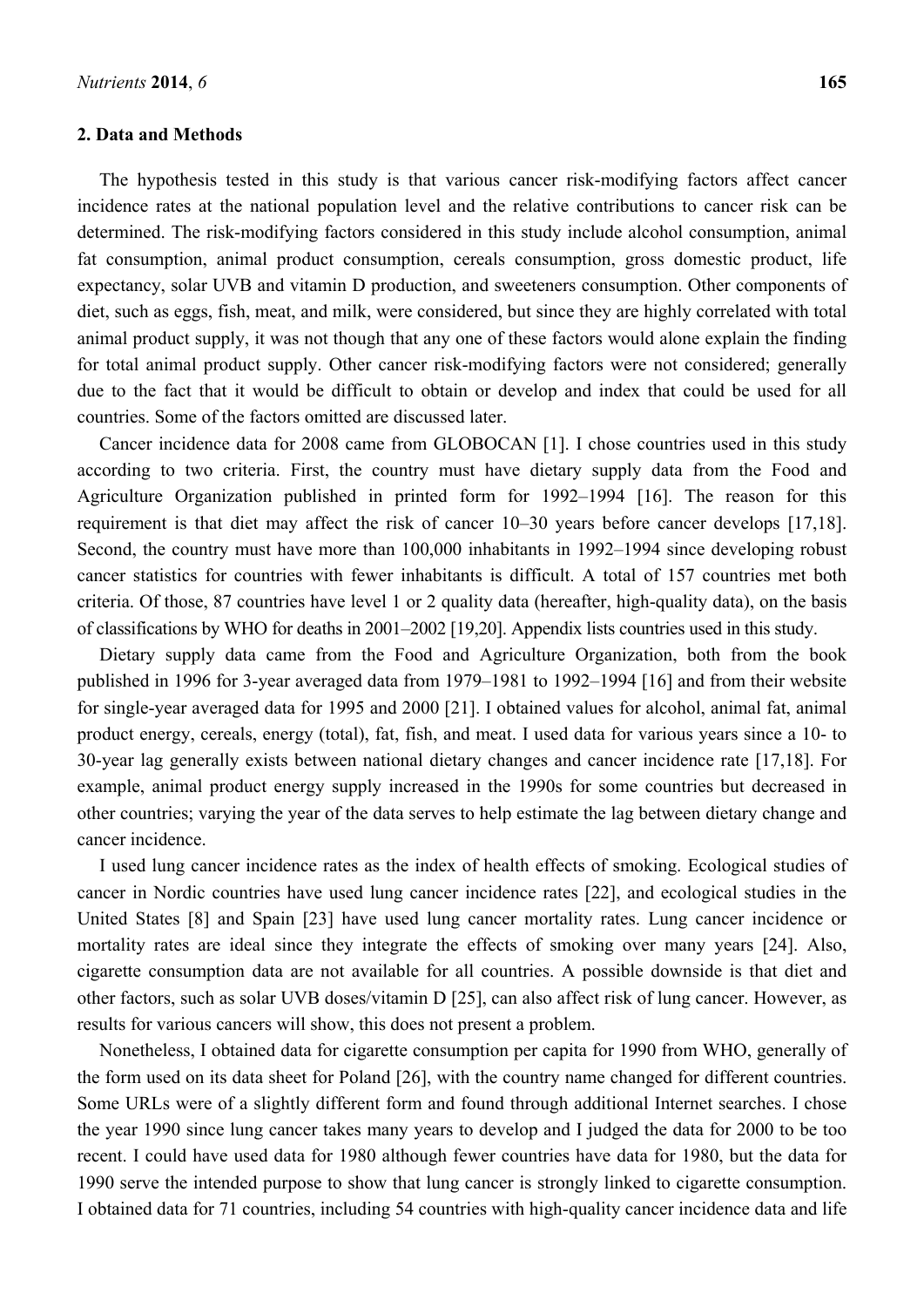expectancy greater than 60 years for males in 1990. I apportioned the cigarette consumption data to males and females in proportion to the male–female balance of lung cancer incidence rates in each country in 2008.

The index used for socioeconomic status is GDP per capita for 1999 from the International Monetary Fund [27]. Data were available for 143 countries. However, the analyses omitted data for one country, Brunei, since the high per capita GDPs for this country were acquired recently and probably have not been shared with many in the country's population, such as guest workers. I considered two other sets of data: International Monetary Fund data for 1989 [27] and CIA values for 2008 [28]. Among concerns regarding the 1989 data is that many countries were not included, in part since they were not independent countries then, and that 1989 was 19 years before the cancer incidence data. One problem with the 2008 data is that the data are for the same year as for cancer incidence rates. However, GDP per capita for the year of cancer incidence could reflect cancer screening rates for breast, colorectal, and prostate cancer.

The analyses also used latitude of the approximate center of population of each country. This index is considered an index of annual solar UVB doses.

I obtained life expectancy data for males in 1990 for 151 countries from World Health Statistics [19]. For some cancers, cancer rates correlated with life expectancy for countries with life expectancy greater than 60 years.

I analyzed the countries in three different sets: the entire set (157 countries); that for countries with life expectancy of 60 years or greater for males in 1990 (100 countries); and countries with high-quality data in 2001 and 2002 for causes of death according to [15,19], along with life expectancy greater than 60 years for males in 1990 (87 countries). I estimated cancer incidence rates for the remaining 70 countries from data for countries with high-quality data [20]. Thus, rates are not entirely independent of rates in countries with high-quality data; however, values for risk-modifying values should be independent. When the incidence rate was zero, I omitted the value. KaleidaGraph [29] created the graphs.

I ran regression analyses by using IBM SPSS Statistics 20 (Armonk, New York, NY, USA). The analyses included various combinations of risk-modifying factors for each type of cancer and for both sexes. I eliminated those factors with large *p* values and reran the regression. For factors that had two or more sets of data for various years, such as animal products, cereals, and sweeteners, I used pairs of data to see which had the stronger correlation. This was a useful step since not all countries had values for each year. When multiple linear regression analysis found significantly correlated factors, I ran each factor in a linear regression analysis to see whether each was independently significantly correlated with cancer incidence rates and with the same direction (direct or inverse) since the factors are highly correlated and can interfere with each other. The final analysis omitted those not independently correlated.

Table 1 lists cross-correlation coefficients for various risk-modifying factors for the 87 countries with high-quality data. Most factors are highly correlated with each other, except sweeteners. Latitude is highly correlated with energy from animal products  $(0.74 < r < 0.79)$ . Cereals are inversely correlated with all other factors.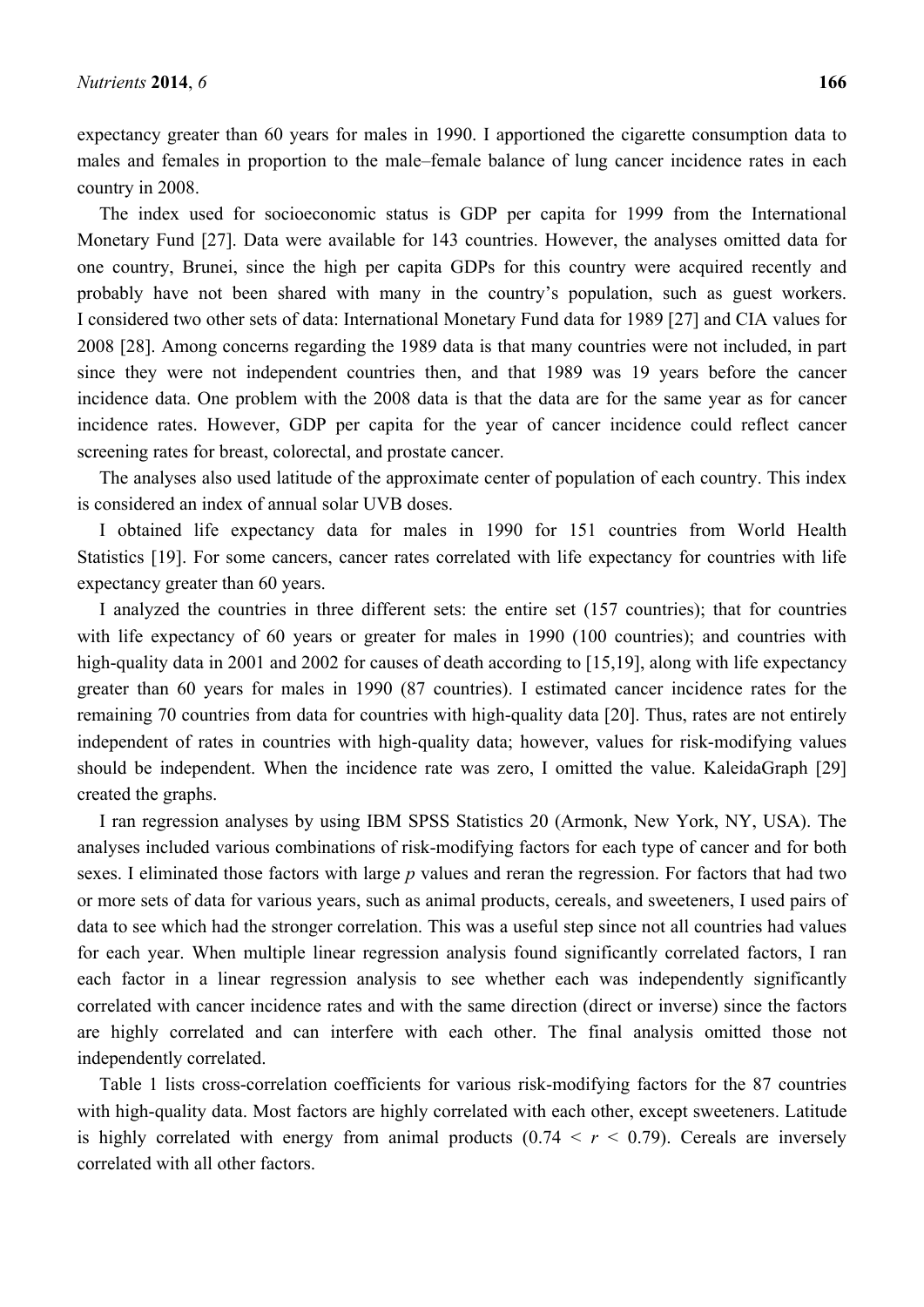### **3. Results**

Table 2 gives regression results for the set of 87 high-quality countries. Significant results emerged for 21 cancers as well as all and all less lung cancer for countries with high-quality data. The regression found no significant results for esophageal, gallbladder, and stomach cancer.

Table 3 gives regression results for all 157 countries. The regression results for the 100 countries with male life expectancy greater than 60 years in 1990 were similar to those for the other two sets of countries (data not shown).

Table 4 gives the numbers of cancers significantly correlated with each risk-modifying factor for the two sets of countries. Four factors have significant correlations with a reasonable number of cancer types: lung cancer, energy derived from animal products, latitude, and GDP. Alcohol supply is associated only with colorectal cancer.

The results for animal product energy show that data for 1990 have the most high-significance correlations with cancer incidence, indicating about a 15- to 20-year lag between diet and cancer incidence. Prostate cancer has the longest lag, 28 years.

Life expectancy is significantly associated with several cancers: brain and colorectal cancer, leukemia, and multiple myeloma.

Latitude is directly correlated with several cancers: bladder, brain, kidney, lung (females), melanoma, and Hodgkin's lymphoma, and inversely correlated with cervical, lip, and thyroid cancer. Latitude is generally not found significantly correlated with cancer incidence rates if animal product energy is; this is the case for 11 cancers. Both animal product energy and latitude were significantly correlated for only two cancers: brain and kidney cancer. Evidently when energy from animal products is significantly correlated with cancer incidence rates, it overwhelms the effect of latitude.

Lung cancer was directly correlated with cigarette consumption per capita for both sexes as well as animal fat in 1993 and latitude.

The regression results for all cancer less lung cancer for both males and females for high-quality countries found a significant correlation between energy derived from animal products and lung cancer. Alcohol and latitude were also directly correlated with all cancer less lung cancer for females, whereas cereals were inversely correlated.

### **4. Discussion**

The lag of 15–20 years between energy derived from animal products is supported from studies of cancer trends in countries undergoing nutrition transitions: 15–27 years for colon cancer mortality rates in Japan [30], 20–31 years for breast cancer mortality rates in Japan [18], and 10 years for mortality rates for several cancers in several Southeast Asian countries [19]. Studies reporting early-life effects on risk of prostate cancer [31,32] support the finding of 28 years for prostate cancer.

Other evidence supporting the role of energy derived from animal products as important risk factors includes the finding that Seventh Day Adventists, who generally are lacto-ovo vegetarians who do not smoke or drink alcohol excessively, have lower cancer rates than do others living in the same region [33–35].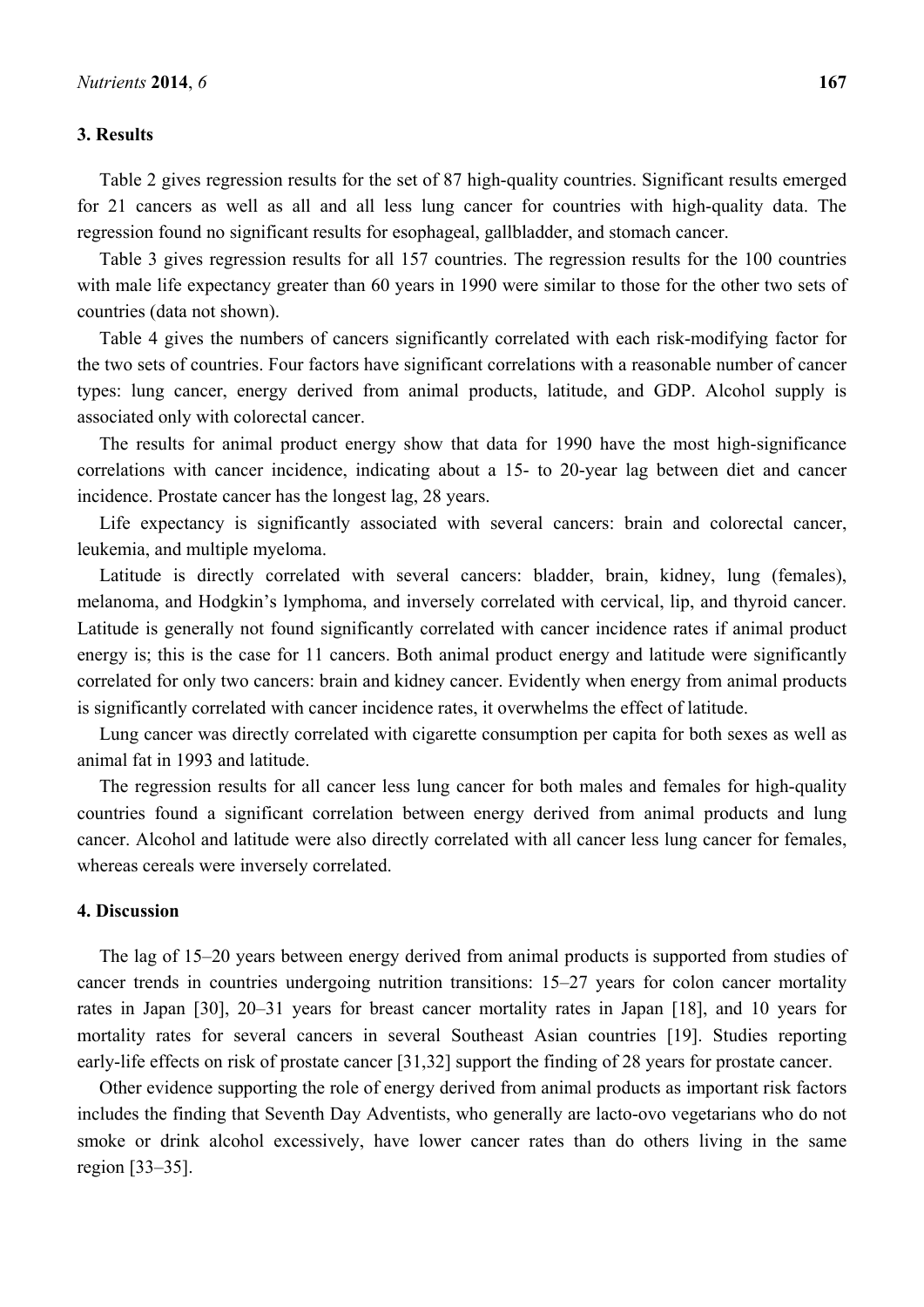|                      | <b>Animal Energy,</b> | <b>Animal Energy,</b> | <b>Animal Energy,</b> | <b>Animal Energy,</b>  | <b>Animal Energy,</b> | Animal Fat,        | <b>Cereals</b>         |
|----------------------|-----------------------|-----------------------|-----------------------|------------------------|-----------------------|--------------------|------------------------|
| Factor               | 1980                  | 1985 $(r, r^2, p)$    | 1990 $(r, r^2, p)$    | 1993 $(r, r^2, p)$     | 2000 $(r, r^2, p)$    | 2000 $(r, r^2, p)$ | 1993 $(r, r^2, p)$     |
| Alcohol, 1993        | 0.62, 0.37            | 0.66, 0.43            | 0.71, 0.49            | 0.63, 0.38             | 0.65, 0.41            | 0.67, 0.44         | $-0.51, 0.24$          |
| Animal en, 1980      |                       | 0.99, 0.98            | 0.96, 0.92            | 0.94, 0.87             | 0.94, 0.87            | 0.92, 0.85         | $-0.59, 0.34$          |
| Animal en, 1985      |                       |                       | 0.98, 0.96            | 0.96, 0.92             | 0.94, 0.88            | 0.95, 0.90         | $-0.61, 0.36$          |
| Animal en, 1990      |                       |                       |                       | 0.99, 0.97             | 0.95, 0.89            | 0.95, 0.90         | $-0.61, 0.36$          |
| Animal en, 1993      |                       |                       |                       |                        | 0.95, 0.91            | 0.95, 0.90         | $-0.58, 0.33$          |
| Animal en 2000       |                       |                       |                       |                        |                       | 0.99, 0.98         | $-0.60, 0.36$          |
| Animal fat, 2000     |                       |                       |                       |                        |                       |                    | $-0.60, 0.35$          |
| Factor               | Fat, 2000             | <b>GDP 1999</b>       | Latitude              | <b>Life Expectancy</b> | Lung Cancer, M        | <b>Lung Cancer</b> | <b>Sweeteners 1990</b> |
|                      | $(r, r^2, p)$         | $(r, r^2, p)$         | $(r, r^2, p)$         | $(r, r^2, p)$          | $(r, r^2, p)$         | $F(r, r^2, p)$     | $(r, r^2, p)$          |
| Alcohol, 1993        | 0.63, 0.39            | 0.57, 0.31            | 0.51, 0.25            | 0.47, 0.21             | 0.53, 0.27            | 0.45, 0.19         | 0.13, 0.001, 0.30      |
| Animal en, 1980      | 0.81, 0.64            | 0.74, 0.54            | 0.79, 0.63            | 0.63, 0.38             | 0.61, 0.36            | 0.73, 0.53         | 0.29, 0.07, 0.02       |
| Animal en, 1985      | 0.84, 0.69            | 0.77, 0.59            | 0.79, 0.61            | 0.66, 0.43             | 0.63, 0.39            | 0.72, 0.51         | 0.28, 0.07, 0.02       |
| Animal en, 1990      | 0.85, 0.72            | 0.76, 0.57            | 0.77, 0.60            | 0.67, 0.43             | 0.65, 0.42            | 070, 0.49          | 0.23, 0.04, 0.06       |
| Animal en, 1993      | 0.85, 0.72            | 0.75, 0.55            | 0.67, 0.44            | 0.65, 0.42             | 0.51, 0.25            | 0.65, 0.41         | 0.17, 0.02, 0.16       |
| Animal en 2000       | 0.89, 0.79            | 0.79, 0.62            | 0.66, 0.43            | 0.66, 0.43             | 0.51, 0.25            | 0.67, 0.45         | 0.17, 0.02, 0.16       |
| Animal fat, 2000     | 0.89, 0.78            | 0.77, 0.59            | 0.66, 0.43            | 0.63, 0.39             | 0.51, 0.25            | 0.67, 0.45         | 0.17, 0.01, 0.18       |
| Cereals, 1993        | $-0.53, 0.27$         | $-0.58, 0.33$         | $-0.14, 0.008, 0.19$  | $-0.62, 0.38$          | $-0.23, 0.04, 0.04$   | $-0.50, 0.24$      | $-0.35, 0.11, 0.003$   |
| Fat, 2000            |                       | 0.83, 0.68            | 0.53, 0.27            | 0.73, 0.53             | 0.46, 0.20            | 0.65, 0.41         | 0.14, 0.004, 0.27      |
| GDP, 1999            |                       |                       | 0.41, 0.16            | 0.77, 0.59             | 0.26, 0.06, 0.02      | 0.67, 0.44         | 0.37, 0.12, 0.003      |
| Latitude             |                       |                       |                       | 0.24, 0.05, 0.02       | 0.63, 0.39            | 0.47, 0.21         |                        |
| Life expectancy      |                       |                       |                       |                        | 0.30, 0.08, 0.005     | 0.55, 0.29         | 0.29, 0.07, 0.02       |
| Lung cancer, M, 2008 |                       |                       |                       |                        |                       | 0.49, 0.23         |                        |
| Lung cancer, F, 2008 |                       |                       |                       |                        |                       |                    | 0.32, 0.09, 0.007      |

**Table 1.** Cross-correlations of factors used in this study for the 87 high-quality countries \*.

—: no significant results; \*: if  $p < 0.001$ , value omitted; F: female; M: male; Animal en, Animal energy. After obtaining results of the regression analyses, I searched the journal literature through PubMed.gov for papers that supported the findings for risk-modifying factors for each type of cancer. The search was not meant to be comprehensive or to provide enough information to conclude whether the support could be considered definitive.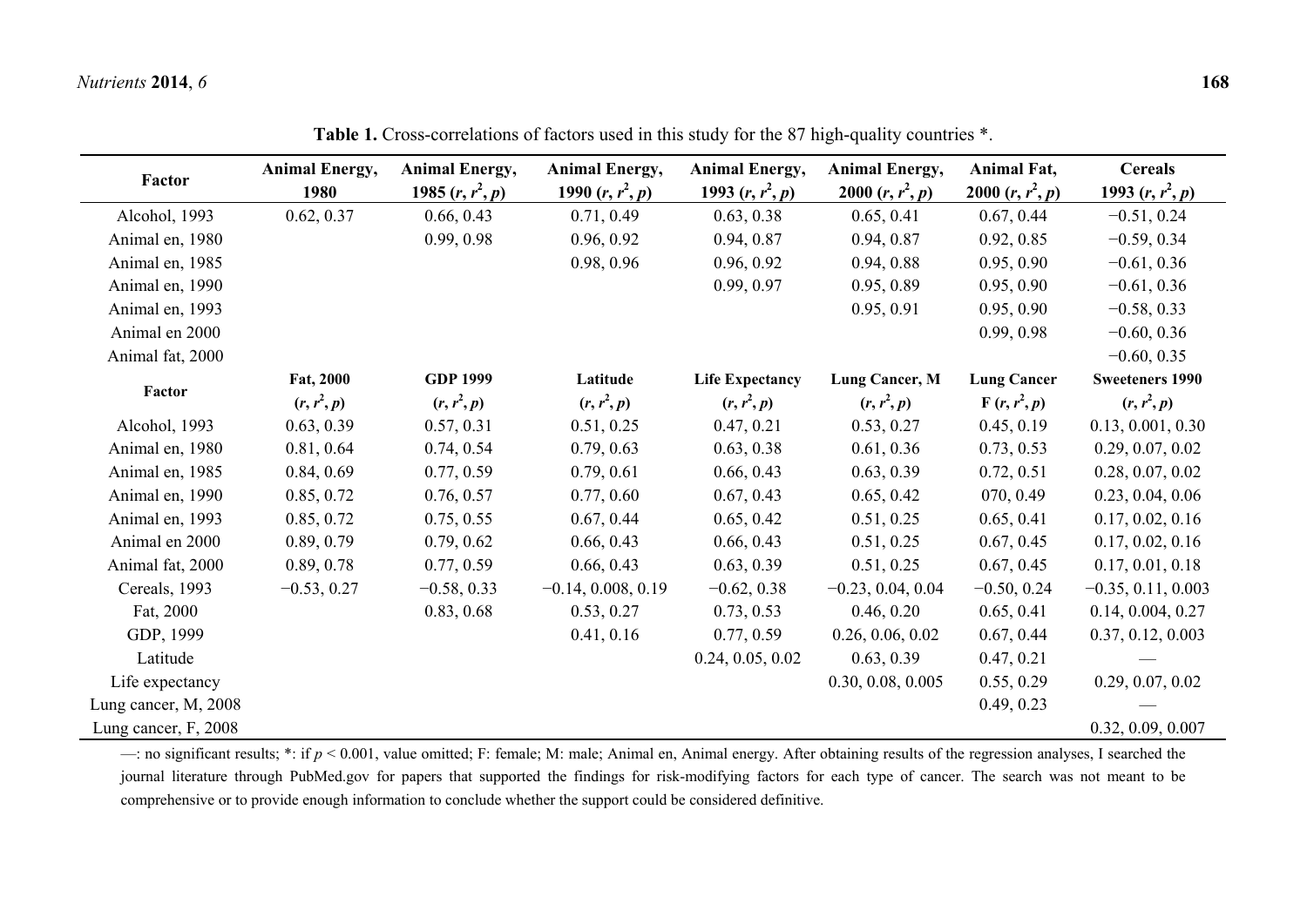| Cancer        | <b>Sex</b>                | <b>Number</b><br>of<br><b>Countries</b> | <b>Lung Cancer</b><br>$(\beta, p)$ | <b>Animal Energy</b><br>(year; $\beta$ , p) | Latitude<br>$(\beta, p)$ | <b>GDP 1999</b><br>$(\beta, p)$ | <b>Miscellaneous</b><br>$(\beta, p)$        | <b>Adjusted</b><br>$r^2, F, p$ |
|---------------|---------------------------|-----------------------------------------|------------------------------------|---------------------------------------------|--------------------------|---------------------------------|---------------------------------------------|--------------------------------|
| All           | M                         | 82                                      | $0.40, *$                          | $2000; 0.44, *$                             |                          |                                 | Alc93: 0.23, 0.003                          | $0.77, 93, *$                  |
|               |                           | 84                                      | $0.38, *$                          | 1993; 0.46, $*$                             |                          |                                 | Alc93: 0.20, 0.997                          | $0.77, 91, *$                  |
|               | $\mathbf F$               | 87                                      | $0.49,*$                           | $1993; 0.33, *$                             |                          |                                 | Cer93: $-0.20, 0.002$                       | $0.77, 99, *$                  |
|               |                           | 82                                      | $0.53, *$                          | 1993; 0.30, *                               |                          |                                 | Alc93: 0.30, 0.004                          | $0.77, 93, *$                  |
| All Less Lung | M                         | 62                                      | 0.23, 0.01                         | 1980; 0.54, $*$                             |                          | 0.21, 0.04                      |                                             | $0.74, 58, *$                  |
|               |                           | 87                                      | $0.28, *$                          | 1993; 0.52, $*$                             |                          |                                 | Cer93: $-0.21, 0.006$                       | $0.69, 63, *$                  |
|               | $\mathbf F$               | 62                                      | $0.40, *$                          | 1990; 0.44, *                               |                          | 0.10, 0.38                      |                                             | $0.72, 52, *$                  |
|               |                           | 82                                      | $0.43, *$                          | 1993; 0.34, *                               |                          |                                 | Alc93: 0.22, 0.004                          | $0.71, 67, *$                  |
|               |                           | 82                                      | $0.43$ , $*$                       |                                             | 0.22, 0.004              |                                 | Alc93: 0.20, 0.013<br>Cer00: $-0.25, 0.001$ | $0.71, 51, *$                  |
| Bladder       | M                         | 79                                      | $0.43$ , $*$                       |                                             | 0.30, 0.003              | 0.23, 0.006                     |                                             | $0.58, 37, *$                  |
|               | $\boldsymbol{\mathrm{F}}$ | 80                                      | $0.48$ , $*$                       |                                             | 0.26, 0.003              | 0.17, 0.09                      |                                             | $0.58, 37, *$                  |
| <b>Brain</b>  | M                         | 79                                      |                                    |                                             | $0.58, *$                | 0.26, 0.004                     |                                             | $0.52, 44, *$                  |
|               |                           | 79                                      |                                    | 1993; 0.26, 0.004                           | $0.58, *$                |                                 |                                             | $0.51, 41, *$                  |
|               | $\mathbf F$               | 85                                      | 0.33, 0.001                        |                                             | $0.38, *$                |                                 |                                             | $0.35, 24, *$                  |
| <b>Breast</b> | $\mathbf F$               | 80                                      | 0.23, 0.009                        | 1993; 0.41, *                               |                          | 0.31, 0.002                     |                                             | $0.72, 67, *$                  |
| Cervix        | $\mathbf F$               | 80                                      |                                    |                                             | $-0.40$ , $*$            | $-0.33, 0.001$                  |                                             | $0.37, 24, *$                  |
| Colorectal    | M                         | 77                                      | $0.40,*$                           |                                             |                          | $0.31, *$                       | Alc93: $0.39$ , $*$                         | $0.75, 76, *$                  |
|               | $\mathbf F$               | 67                                      | $0.37, *$                          | 1985; 0.17, 0.12                            |                          |                                 | Alc93: 0.24, 0.003<br>LE: 0.28, 0.001       | $0.77, 56, *$                  |
|               |                           | 82                                      | $0.33, *$                          |                                             | 0.25, 0.001              |                                 | Alc93: 0.25, 0.001<br>LE: $0.28$ , $*$      | $0.74, 58, *$                  |
| Corpus uteri  | $\mathbf F$               | 68                                      |                                    | 1985; 0.67, *                               |                          |                                 |                                             | $0.44, 53, *$                  |

**Table 2.** Regression results for 87 high quality countries.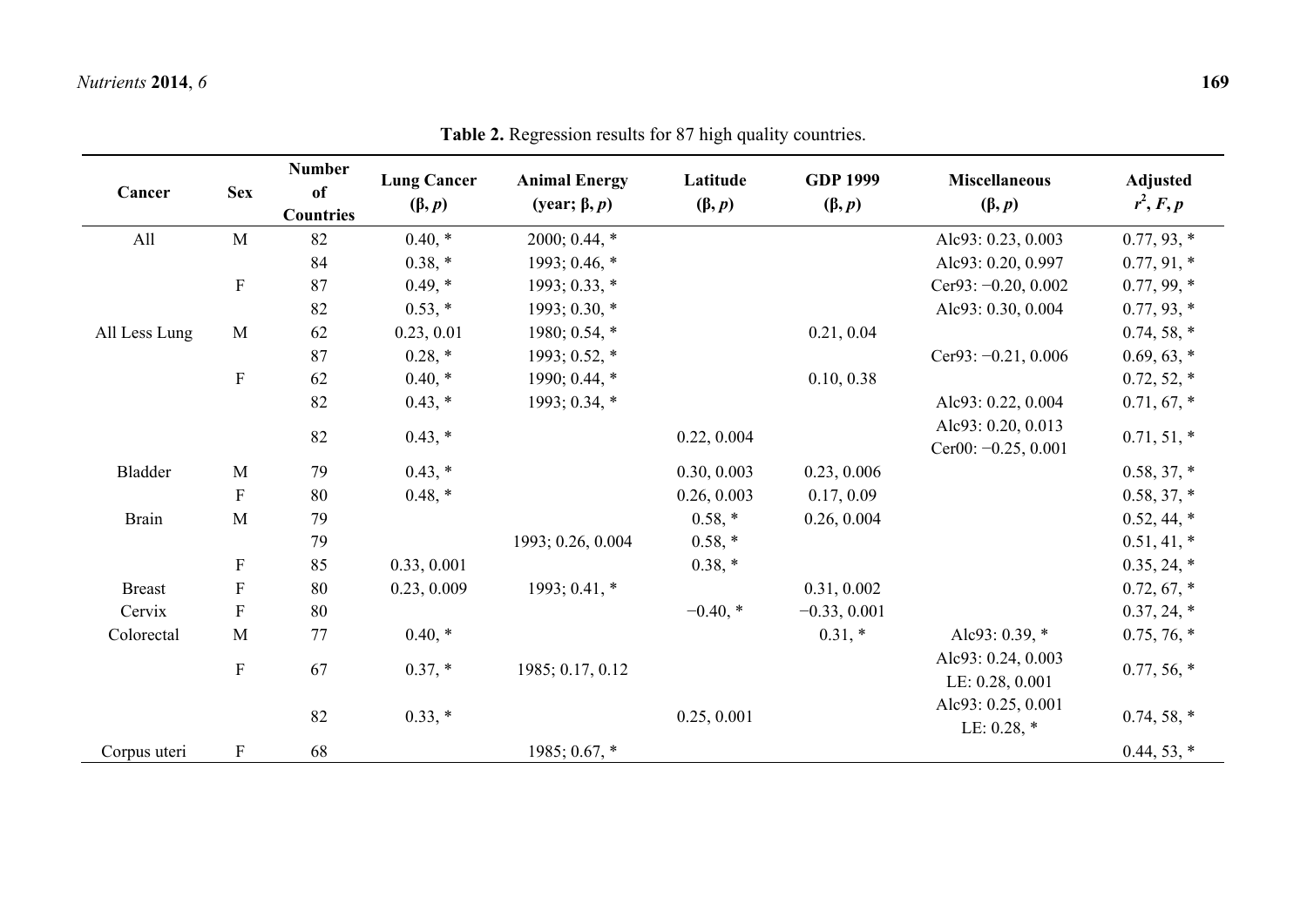| Hodgkin's<br>Lymphoma | $\mathbf M$  | 82 |                    |                      | 0.25, 0.02       |          | Fat00: 0.48, *        | $0.40, 28, *$  |
|-----------------------|--------------|----|--------------------|----------------------|------------------|----------|-----------------------|----------------|
|                       | $\mathbf F$  | 78 |                    |                      | 0.33, 0.005      |          | Fat00: 0.29, 0.01     | $0.26, 15, *$  |
| Kidney                | M            | 87 | 0.27, 0.004        |                      | $0.50,*$         |          | Cer93: $-0.25, 0.001$ | $0.60, 44, *$  |
|                       |              | 87 | 0.27, 0.003        | 1993; 0.32, 0.001    | 0.32, 0.003      |          |                       | $0.60, 43, *$  |
|                       |              | 87 | $0.40,*$           | 1993; 0.47, *        |                  |          |                       | $0.56, 55, *$  |
|                       | ${\bf F}$    | 85 | 0.30, 0.001        |                      | $0.52, *$        |          | Cer93: $-0.17, 0.04$  | $0.60, 42, *$  |
|                       |              | 85 | 0.30, 0.002        | 1993; 0.23, 0.04     | $0.39,*$         |          |                       | $0.60, 42, *$  |
| Laryngeal             | M            | 85 | $0.86, *$          | $2000; -0.33, *$     |                  |          |                       | $0.55, 52, *$  |
|                       | $\mathbf F$  | 78 | 0.48, 0.001        | $2000; -0.39, 0.008$ |                  |          |                       | $0.12, 6, *$   |
| Leukemia              | $\mathbf M$  | 86 | $0.43$ , $*$       |                      |                  |          | LE: $0.44$ , $*$      | $0.47, 39, *$  |
|                       |              | 80 | $0.46, *$          |                      |                  | $0.40,*$ |                       | $0.46, 35, *$  |
|                       | $\mathbf{F}$ | 86 | 0.30, 0.006        |                      |                  |          | LE: 0.36, 0.001       | $0.32, 21*$    |
| Lip, oral             | $\mathbf M$  | 87 | $0.53, *$          |                      |                  |          |                       | $0.28, 34, *$  |
|                       | $\mathbf F$  | 86 | $0.51, *$          |                      | $-0.31, 0.007$   |          |                       | $0.19, 11, *$  |
| Liver                 | $\mathbf M$  | 67 |                    | $1980; -0.27, 0.03$  |                  |          |                       | 0.06, 5, 0.03  |
|                       | $\mathbf F$  | 67 |                    | $1980; -0.51$ , *    |                  |          |                       | $0.25, 23, *$  |
| Lung                  | $\mathbf M$  | 54 | CigM: $0.65$ , $*$ |                      |                  |          | AF93; 0.36, *         | $0.73, 72, *$  |
|                       |              | 54 | CigM: $0.63$ , $*$ |                      | $0.35, *$        |          |                       | $0.72, 67, *$  |
|                       |              | 54 | CigM: 0.79, *      |                      |                  |          |                       | $0.62, 89, *$  |
|                       |              | 54 | Cig: $0.80$ , $*$  |                      |                  |          |                       | $0.62, 86, *$  |
|                       | $\mathbf F$  | 54 | CigF: $0.65$ ,*    |                      |                  |          | AF93; 0.32, *         | $0.77, 92, *$  |
|                       |              | 54 | CigF: $0.64$ , $*$ |                      | 010, 0.35        |          | AF93: 0.26, 0.018     | $0.77, 61, *$  |
|                       |              | 54 | CigF: $0.70$ , $*$ |                      | 0.26, 0.003      |          |                       | $0.75, 81, *$  |
|                       |              | 54 | CigF: $0.85$ , $*$ |                      |                  |          |                       | $0.71, 131, *$ |
|                       |              |    |                    |                      | Lat $\times$ Lat |          |                       |                |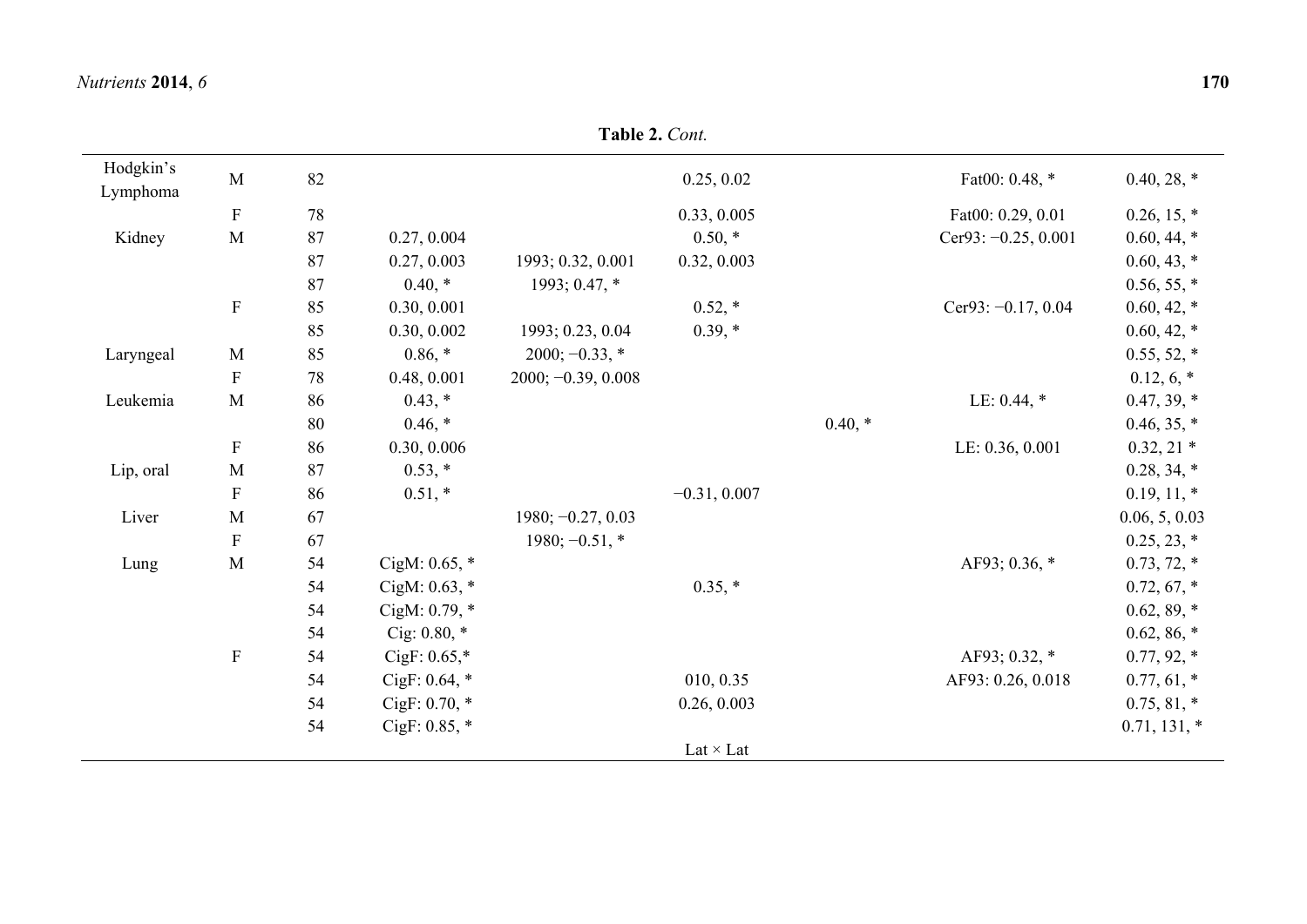|                           |                           |        |                | <b>Table 2.</b> Cont. |                |              |                           |                |
|---------------------------|---------------------------|--------|----------------|-----------------------|----------------|--------------|---------------------------|----------------|
| Melanoma                  | M                         | $53**$ |                |                       | $0.41,*$       | $0.52, *$    |                           | $0.72, 68, *$  |
|                           |                           | 54 *** |                |                       | $0.48, *$      | $0.43, *$    |                           | $0.69, 59, *$  |
|                           |                           | $52**$ |                |                       | $0.40$ , $*$   | $0.53, *$    |                           | $0.72, 67, *$  |
|                           |                           | 53 *** |                |                       | $0.45, *$      | $0.47, *$    |                           | $0.70, 63, *$  |
| Multiple<br>myeloma       | $\mathbf M$               | 64     |                | $85; 0.57, *$         |                |              | LE: 0.27, 0.02            | $0.59, 46, *$  |
|                           |                           | 58     |                | $85; 0.53, *$         |                | 0.29, 0.04   |                           | $0.59, 42, *$  |
|                           | $\boldsymbol{\mathrm{F}}$ | 77     |                |                       |                | $0.44, *$    | LE: 0.37, 0.003           | $0.58, 54, *$  |
|                           |                           | 77     |                |                       |                | $0.74, *$    |                           | $0.53, 88, *$  |
| Non-Hodgkin's<br>lymphoma | $\mathbf M$               | 80     |                |                       |                | $0.75$ , $*$ |                           | $0.55, 97, *$  |
|                           | $\mathbf F$               | 80     |                |                       |                | $0.73, *$    |                           | $0.54, 91, *$  |
| Ovarian                   | $\rm F$                   | 68     |                | $85; 0.70, *$         |                |              |                           | $0.49, 65, *$  |
| Pancreatic                | $\mathbf M$               | 86     | $0.71,*$       | 1993; 0.16, 0.04      |                |              |                           | $0.64, 78, *$  |
|                           |                           | 86     | $0.80, *$      |                       |                |              |                           | $0.63, 144, *$ |
|                           | $\boldsymbol{\mathrm{F}}$ | 86     | 0.40, 0.001    | 1993; 0.31, 0.008     |                |              |                           | $0.39, 29, *$  |
| Prostate                  | M                         | 68     | $-0.26, 0.014$ | 80; 0.62, $*$         |                |              | Cer93: $-0.36$ ,<br>0.001 | $0.59, 33, *$  |
| Testicular                | M                         | 59     |                | $85; 0.66, *$         |                | 0.25, 0.023  |                           | $0.74, 82, *$  |
| Thyroid                   | M                         | 82     |                | 1993; 0.74, $*$       | $-0.29, 0.023$ |              |                           | $0.33, 20, *$  |
|                           | ${\bf F}$                 | 84     |                | 1993; 0.58, *         | $-0.25, 0.07$  |              |                           | $0.19, 10, *$  |

\*: *p* < 0.001; \*\*: omits Australia, Luxembourg, New Zealand; \*\*\*: omits Australia, New Zealand; AF93: animal fat, 1993; Alc93: alcohol supply, 1993; Cer: cereals supply; Cer90: cereals supply, 1990; LE: life expectancy; F: female; M: male; CigF: cigarettes consumed by females; CigM: cigarettes consumed by males; Fat00: Fat, 2000.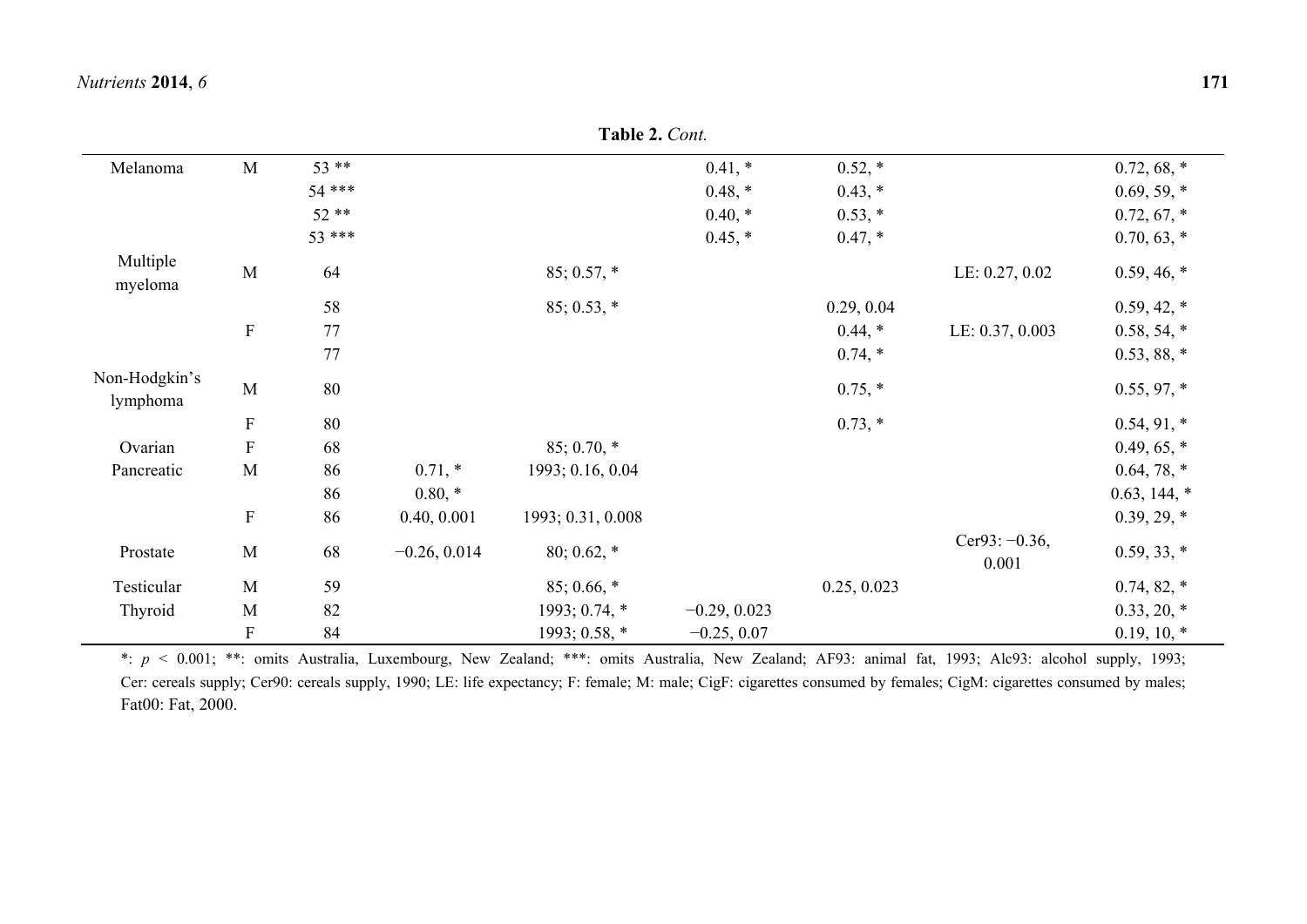| Cancer                | <b>Sex</b>                | <b>Number</b><br>of<br><b>Countries</b> | <b>Lung Cancer</b><br>$(\beta, p)$ | <b>Animal Energy</b><br>(year; $\beta$ , p) | Latitude<br>$(\beta, p)$ | <b>GDP 1999</b><br>$(\beta, p)$ | <b>Miscellaneous</b><br>$(\beta, p)$ | <b>Miscellaneous</b><br>$(\beta, p)$ | <b>Adjusted</b><br>$r^2, F, p$ |
|-----------------------|---------------------------|-----------------------------------------|------------------------------------|---------------------------------------------|--------------------------|---------------------------------|--------------------------------------|--------------------------------------|--------------------------------|
| Bladder               | M                         | 140                                     | $0.40,*$                           |                                             | $0.36,*$                 | 0.19, 0.002                     |                                      |                                      | $0.66, 91, *$                  |
|                       | F                         | 139                                     | $0.37, *$                          |                                             | 0.25, 0.001              | 0.22, 0.009                     |                                      |                                      | $0.52, 50, *$                  |
| <b>Brain</b>          | M                         | 126                                     |                                    | 1990; 0.26, 0.007                           | $0.42, *$                |                                 |                                      | LE: $0.27$ , $*$                     | $0.71, 101, *$                 |
|                       |                           | 130                                     | 0.16, 0.036                        | 1990; 0.37, *                               | $0.38, *$                |                                 |                                      |                                      | $0.68, 91, *$                  |
|                       |                           | 145                                     |                                    |                                             | $0.59,*$                 |                                 |                                      | LE: $0.35$ , $*$                     | $0.67, 149, *$                 |
|                       |                           | 130                                     |                                    | 1990; 0.44, $*$                             | $0.44, *$                |                                 |                                      |                                      | $0.67, 131, *$                 |
|                       |                           | 126                                     |                                    | 1090; 0.58, *                               |                          |                                 |                                      | LE: 0.27, 0.001                      | $0.64, 111, *$                 |
|                       | ${\bf F}$                 | 147                                     | $0.30,*$                           |                                             | $0.43$ , $*$             |                                 |                                      | Sweet93: 0.18,<br>0.006              | $0.54, 59, *$                  |
|                       |                           | 148                                     | $0.36, *$                          |                                             | $0.47, *$                |                                 |                                      |                                      | $0.53, 83, *$                  |
| <b>Breast</b>         | ${\bf F}$                 | 142                                     | $0.22, *$                          | 1993; 0.49, *                               |                          | 0.26, 0.001                     |                                      |                                      | $0.76, 147, *$                 |
|                       |                           | 142                                     | $0.28, *$                          |                                             | $0.17,*$                 | $0.51, *$                       |                                      |                                      | $0.70, 111, *$                 |
| Cervix                | $\boldsymbol{\mathrm{F}}$ | 142                                     |                                    |                                             | $-0.40$ , $*$            | $-0.30$ , $*$                   |                                      |                                      | $0.38, 44, *$                  |
| Colorectal            | M                         | 122                                     | $0.38, *$                          | 1985; 0.21, 0.013                           |                          | $0.25$ , $*$                    |                                      | Alc93: $0.22$ , $*$                  | $0.84, 160, *$                 |
|                       |                           | 138                                     | $0.35, *$                          |                                             | 0.17, 0.007              | $0.26$ , $*$                    |                                      | Alc93: $0.31$ , $*$                  | $0.80, 141, *$                 |
|                       | $\boldsymbol{\mathrm{F}}$ | 131                                     | $0.36, *$                          | 1985; 0.31, *                               |                          |                                 | LE: $0.14, 0.02$                     | Alc93: $0.21$ , $*$                  | $0.77, 112, *$                 |
|                       |                           | 136                                     | $0.35, *$                          | 1985; 0.40, $*$                             |                          |                                 |                                      | Alc93: $0.23$ , $*$                  | $0.74, 127, *$                 |
| Corpus uteri          | ${\bf F}$                 | 137                                     | $0.38, *$                          | 1990; 0.37, *                               |                          |                                 |                                      | Sweet90: 0.21,<br>0.001              | $0.68, 97, *$                  |
| Hodgkin's<br>lymphoma | M                         | 141                                     |                                    |                                             | 0.26, 0.003              |                                 |                                      | Fat00: $0.44$ , $*$                  | $0.41, 49, *$                  |
|                       | $\mathbf F$               | 132                                     |                                    |                                             | $0.33, *$                |                                 |                                      | Fat00: $0.36$ , $*$                  | $0.39, 43, *$                  |

**Table 3.** Regression results for the 157 countries.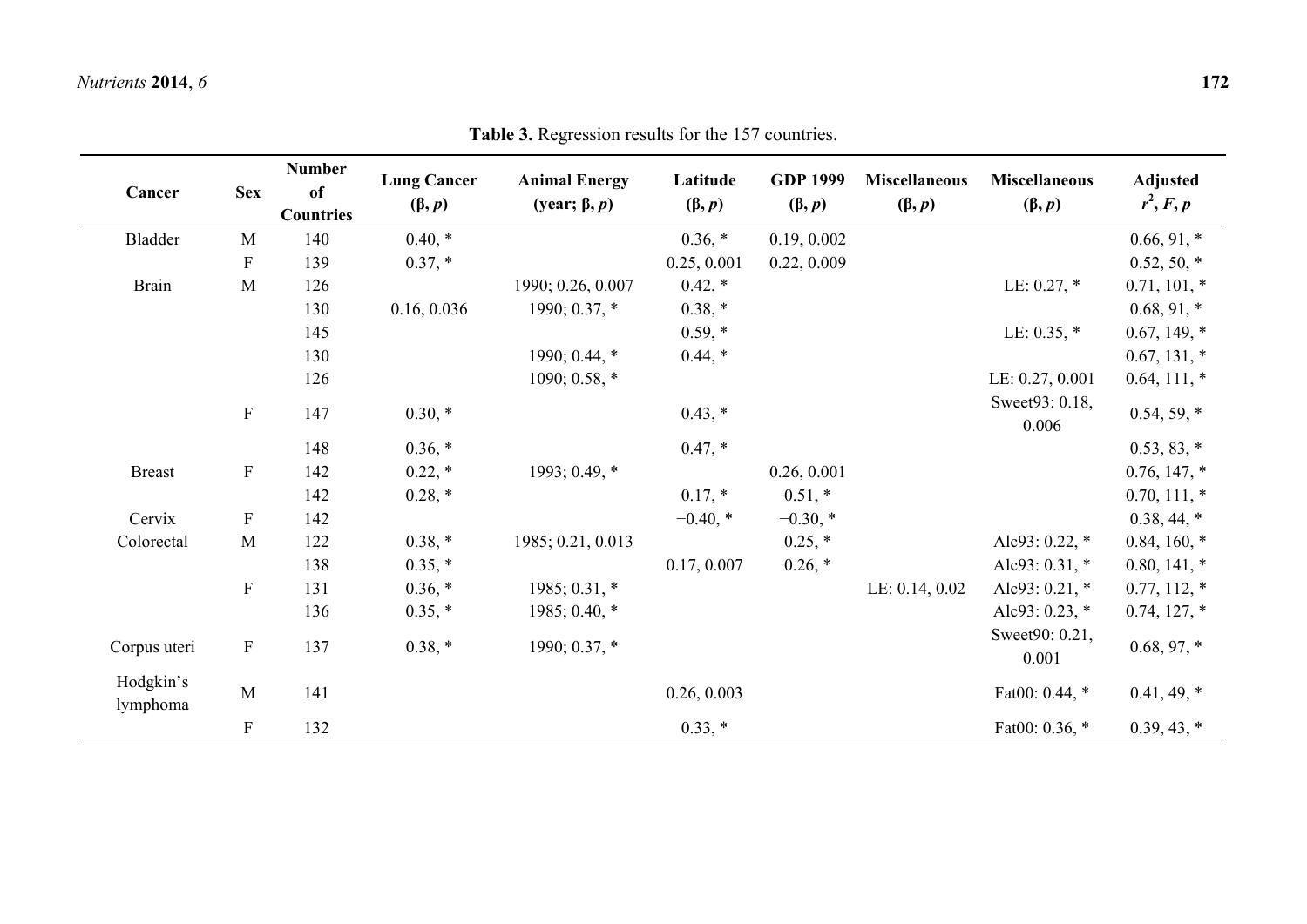| Kidney    | $\mathbf M$  | 153 | $0.32,*$           |                   | $0.54, *$      | Cer93: $-0.26$ , $*$      | $0.70, 122, *$ |
|-----------|--------------|-----|--------------------|-------------------|----------------|---------------------------|----------------|
|           |              | 152 | $0.25, *$          | $1993; 0.39, *$   | $0.30,*$       |                           | $0.70, 119, *$ |
|           |              | 154 | $0.37, *$          | 1993; 0.53, *     |                |                           | $0.67, 153, *$ |
|           |              | 153 | $0.36, *$          |                   | $0.51, *$      |                           | $0.64, 135, *$ |
|           | $\mathbf{F}$ | 153 | $0.24, *$          | 1993; 0,21, 0.018 | $0.45, *$      | Cer93: $-0.15$ ,<br>0.007 | $0.69, 84, *$  |
|           |              | 153 | $0.30,*$           |                   | $0.57, *$      | Cer93: $-0.21$ , $*$      | $0.68, 106, *$ |
|           |              | 153 | $0.24, *$          | 1993; 0.34, *     | $0.35, *$      |                           | $0.67, 105, *$ |
|           |              | 153 | $0.37, *$          |                   | $0.53, *$      |                           | $0.64, 133, *$ |
|           |              | 154 | $0.28, *$          | 1993; 0.57, $*$   |                |                           | $0.62, 123, *$ |
| Laryngeal | M            | 157 | $0.68, *$          |                   |                |                           | $0.46, 131, *$ |
|           | $\mathbf{F}$ | 139 | $0.31, *$          |                   |                |                           | $0.09, 15, *$  |
| Leukemia  | M            | 147 | $0.32, *$          | 2000; 0.38, $*$   |                | LE: 0.20, 0.016           | $0.62, 78, *$  |
|           | $\mathbf{F}$ | 151 | $0.37, *$          |                   |                | LE: $0.45$ , $*$          | $0.52, 81, *$  |
|           |              | 146 | $0.32, *$          | 2000; 0.15, 0.15  |                | LE: $0.36$ , $*$          | $0.52, 52, *$  |
| Lip, oral | M            | 157 | $0.45, *$          |                   | $-0.20, 0.06$  |                           | $0.11, 10, *$  |
|           | ${\bf F}$    | 156 | 0.29, 0.002        |                   | $-0.29, 0.003$ |                           | 0.06, 6, 0.003 |
| Liver     | M            | 136 |                    | $1980; -0.37$ , * |                |                           | $0.13, 21, *$  |
|           | ${\bf F}$    | 136 |                    | $1980; -0.44$ , * |                |                           | $0.19, 33, *$  |
| Lung      | M            | 68  | CigM; $0.62$ , $*$ |                   | $0.33, *$      |                           | $0.68, 72, *$  |
|           |              | 68  | CigM; $0.63$ , $*$ |                   |                | AF00: 0.34, *             | $0.67, 68, *$  |
|           |              | 68  | CigM; $0.60$ , $*$ |                   | 0.23, 0.04     | AF00: 0.14, 0.22          | $0.68, 49, *$  |
|           | ${\bf F}$    | 71  | CigF; $0.69$ , $*$ |                   |                | AF93; 0.26, 0.001         | $0.78, 123, *$ |
|           |              | 71  | $CigF$ ; 0.74, $*$ |                   | 0.21, 0.004    |                           | $0.77, 118, *$ |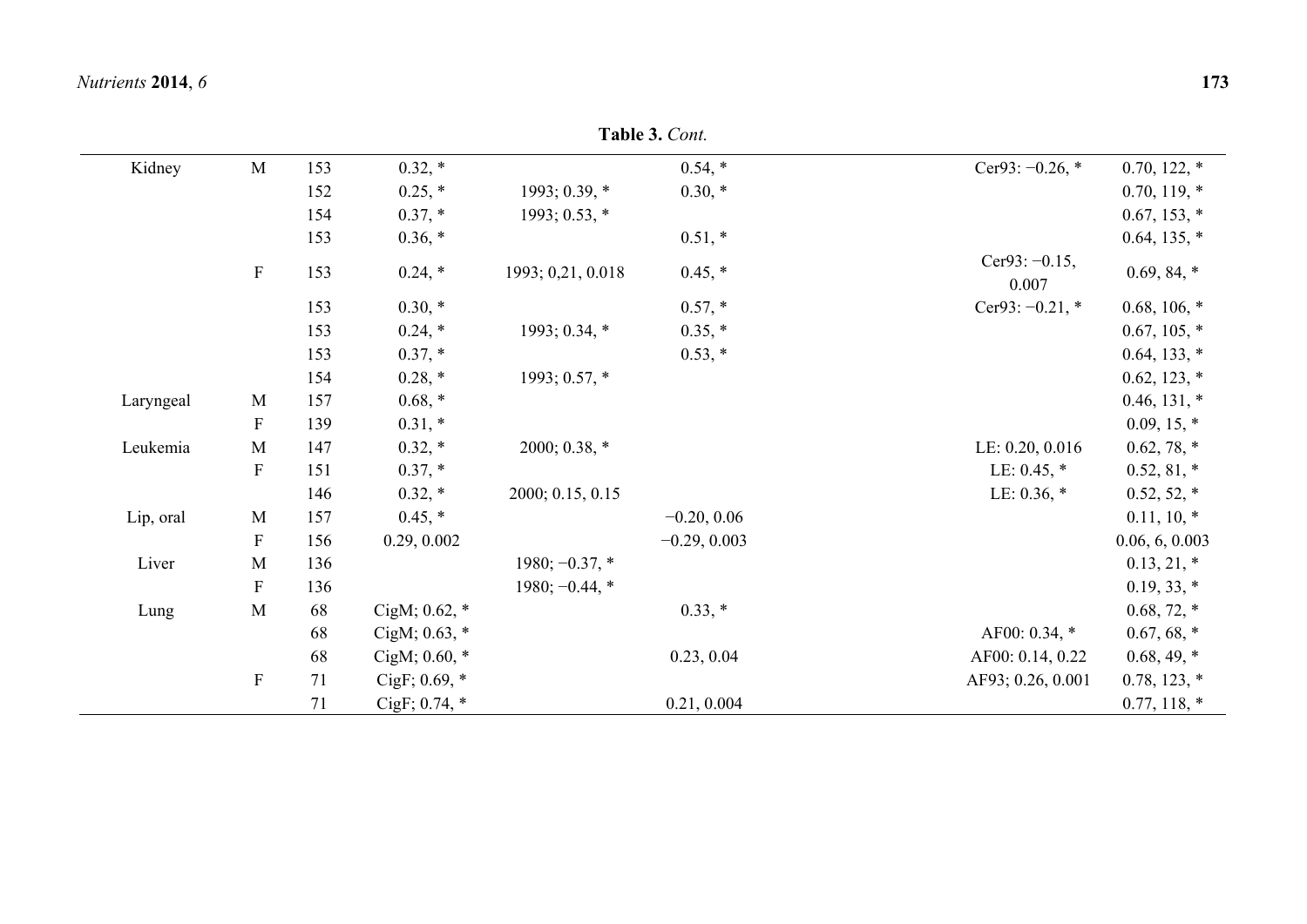| Table 3. Cont.            |                           |     |              |                   |                    |                 |                |  |  |
|---------------------------|---------------------------|-----|--------------|-------------------|--------------------|-----------------|----------------|--|--|
| Multiple                  |                           | 112 |              | $1985; 0.61$ , *  | 0.22,              |                 | $0.64, 100, *$ |  |  |
| myeloma                   | M                         |     |              |                   | 0.05               |                 |                |  |  |
|                           |                           | 122 |              | 1985; 0.66, $*$   |                    | LE: 0.17, 0.05  | $0.61, 97, *$  |  |  |
|                           | F                         | 110 |              | 1990; 0.33, 0.003 | $0.49,*$           |                 | $0.61, 88, *$  |  |  |
|                           |                           | 129 |              |                   | $0.55, *$          | LE: 0.28, 0.001 | $0.60, 85, *$  |  |  |
| Non-Hodgkin's<br>lymphoma | M                         | 142 |              |                   | $0.68, *$          |                 | $0.46, 120, *$ |  |  |
|                           | F                         | 141 |              |                   | $0.71,*$           |                 | $0.50, 140, *$ |  |  |
| Ovarian                   | $\boldsymbol{\mathrm{F}}$ | 138 | 0.25, 0.002  | 1990; 0.55, $*$   |                    |                 | $0.55, 85, *$  |  |  |
|                           |                           |     |              |                   |                    | Sweet90:        |                |  |  |
| Pancreatic                | M                         | 132 | $0.42$ , $*$ | 1985; 0.28, 0.001 | Alc93: 0.18, 0.005 | 0.15, 0.013     | $0.74, 93, *$  |  |  |
|                           |                           | 132 | $0.45$ , $*$ | 1990; 0.39, *     |                    | 0.15, 0.013     | $0.73, 116, *$ |  |  |

F 152 1993; 0.60, \*  $-0.27, 0.014$  0.18, 18, \* 0.18, 18, \* M: male; F: female; \*: *p* < 0.001; sweet90: sweetener supply, 1990; sweet93: sweetener supply, 1993.

F 132 0.26, 0.001 1990; 0.46, \* 0.20, 0.003 0.64, 80, \* Prostate M 137 1980; 0.52, \* Cer93: −0.23, \* Sweet90: 0.18, 0.019 0.56, 58, \*  $132 \t 0.45$ , \* 1990; 0.39, \* 0.15, 0.013 0.73, 116, \* F 132 0.26, 0.001 1990; 0.46, \* 0.20, 0.003 0.64, 80, \* Testicular M 123 1985; 0.85, \* 0.72, 312, \* 0.72, 312, \* Thyroid M 146 1993; 0.78, \* −0.26, 0.009 1993; 0.78, \* 0.26, 0.009 0.36, 42, \*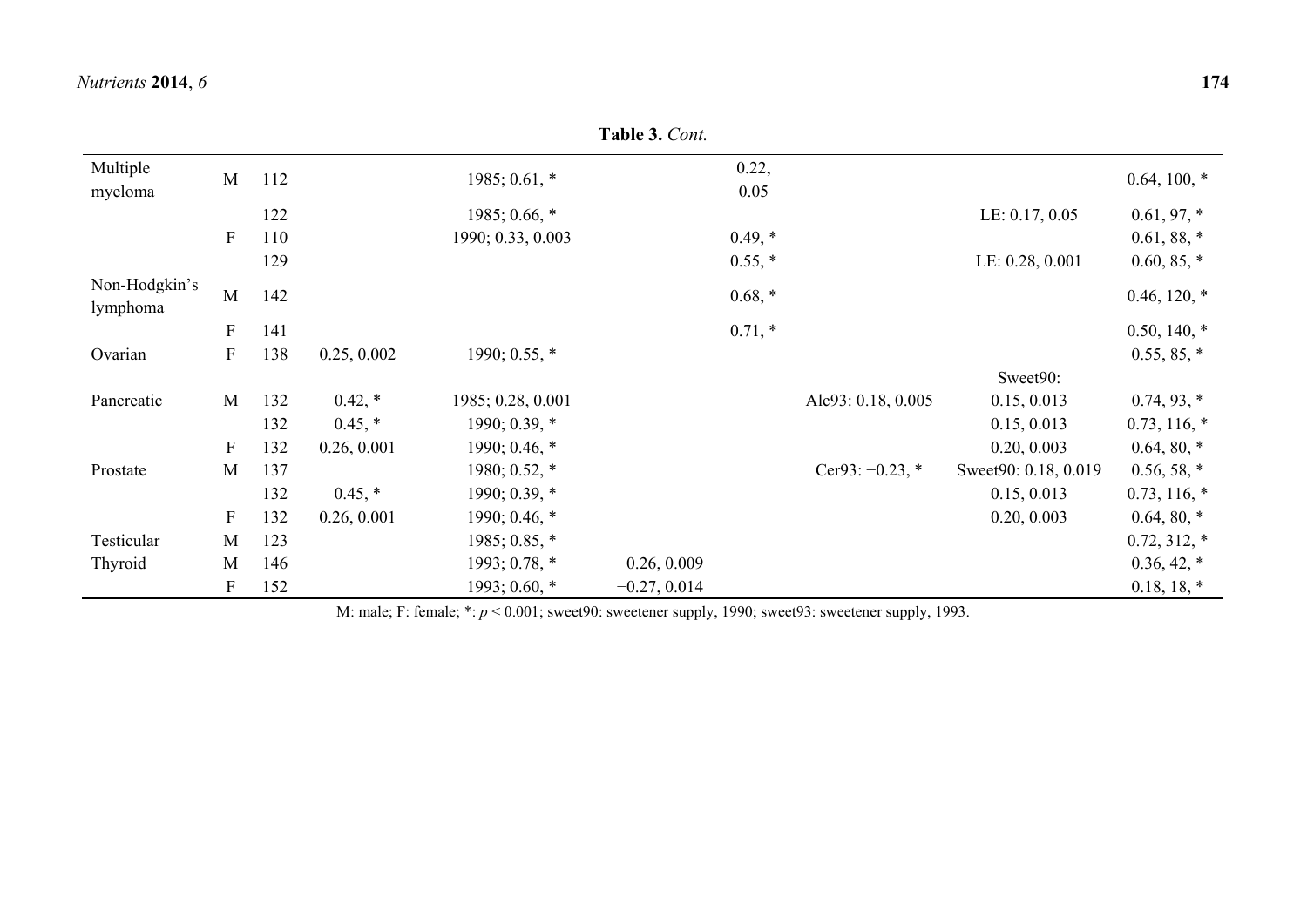| Factor                | <b>All Countries M</b> | <b>All Countries F</b> | <b>All Countries M/F</b> | <b>HQ Countries M</b> | <b>HQ Countries F</b> | <b>HQ Countries M/F</b> |
|-----------------------|------------------------|------------------------|--------------------------|-----------------------|-----------------------|-------------------------|
| Direct correlation    |                        |                        |                          |                       |                       |                         |
| Alcohol               |                        |                        |                          |                       |                       |                         |
| Animal fat            |                        |                        |                          |                       |                       |                         |
| Animal product energy |                        |                        |                          |                       |                       |                         |
| Fat                   |                        |                        |                          |                       |                       |                         |
| <b>GDP</b>            |                        |                        |                          |                       |                       |                         |
| Latitude              |                        |                        |                          |                       |                       |                         |
| Life expectancy       |                        |                        |                          |                       |                       |                         |
| Lung cancer           |                        |                        |                          |                       |                       |                         |
| Sweeteners            |                        |                        |                          |                       |                       |                         |
| Inverse correlation   |                        |                        |                          |                       |                       |                         |
| Animal product energy |                        |                        |                          |                       |                       |                         |
| Cereals               |                        |                        |                          |                       |                       |                         |
| <b>GDP</b>            |                        |                        |                          |                       |                       |                         |
| Latitude              |                        |                        |                          |                       |                       |                         |

**Table 4.** Numbers of cancer types for which significant direct and inverse correlations were found.

M: male; F: female; HQ: high quality countries.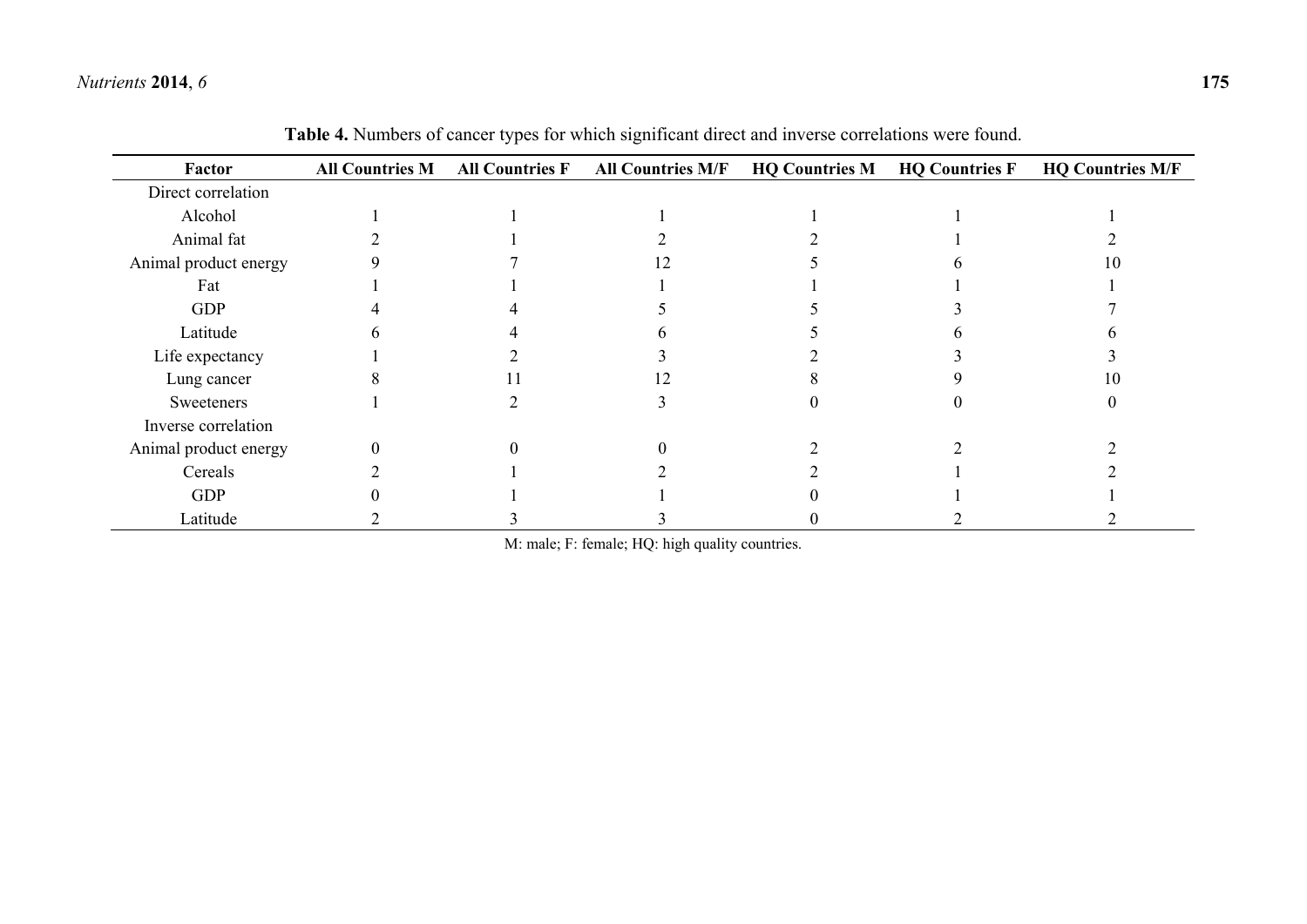Meat consumption has been recognized as a risk factor for cancer since at least the early 20th century. A study of cancer rates in different ethnic groups in Chicago from 1900 to 1907 found that "heavy meat eaters—Germans, Irish, Scandinavians—apparently had high rates of cancer mortality, but pasta-consuming Italians and rice-eating Chinese had low rates. Though the survey was crude, it was more thorough than many of its kind (it studied some 4600 cases over a seven-year stretch from 1900 to 1907). Its conclusions concerning the potential risk of eating too much meat crudely anticipated those of many experts eighty years later" [36,37].

The present study as well as other ecological studies found dietary animal products associated with increased risk of chronic diseases. McCarty noted that several cancers increased in frequency in Asia, in southern Europe, and among African Americans in the 20th century after the increase in dietary animal products: breast, colon, kidney ovary, pancreas, and prostate [38]. A recent ecological study of trends of Alzheimer's disease rates in Japan correlated meat and animal products with a 15- to 25-year lag between dietary changes and prevalence of Alzheimer's disease [39]. Iron was also suggested as a link for that finding.

Mechanisms linking animal products to risk of cancer probably include increased production of insulin, insulin-like growth factor 1, and sex hormones: "Epidemiological evidence is accumulating and suggests that the risk of cancers of the colon, pancreas, endometrium, breast and prostate are related to circulating levels of insulin, (insulin-like growth factor 1), or both" [40]. Also, iron in meat may be a risk factor for cancer through increased production of free radicals and increased oxidative stress and DNA damage [41].

The correlation of energy from animal products with risk for a number of common cancers observed in this study may meet with some skepticism, inasmuch as, in prospective or case-control studies conducted in Western countries, such a correlation is rarely reported. Correlations with red meat or flesh foods cooked in high heat occasionally emerge (possibly reflecting an impact of heme iron, mutagens, or saturated fat), but animal products *per se* are rarely incriminated in such studies. A possible explanation may be that a moderate degree of essential amino acid restriction is required for down-regulation of IGF-I, mTORC1 activity, or other yet-unknown factors which act as cancer promoters [42,43]. Such restriction may be achievable with a vegan diet of moderate protein content, but diets that incorporate meaningful quantities of high-quality animal protein would presumably be too high in essential amino acids to down-regulate cancer promotional activities. And even vegans in Western countries often have an ample intake of isolated soy protein, which is of intermediate quality and capable of boosting IGF-I levels [44,45]. So only a tiny fraction of people in Western societies are likely to achieve a degree of essential amino acid restriction capable of modulating cancer risk—and most of these are only vegan for a portion of their life span. Varying protein intake within the range typical of Western societies may have little impact on cancer promotional activities.

### *4.1. Latitude*

Several previous multicountry ecological studies interpreted findings of an index for annual solar UVB dose, which is strongly inversely correlated with latitude, as an index of vitamin D production. Such studies found inverse relations between that index and incidence rates for a number of types of cancer. Those cancers included bladder [46], brain [47], breast [48], colorectal [49], endometrial [50],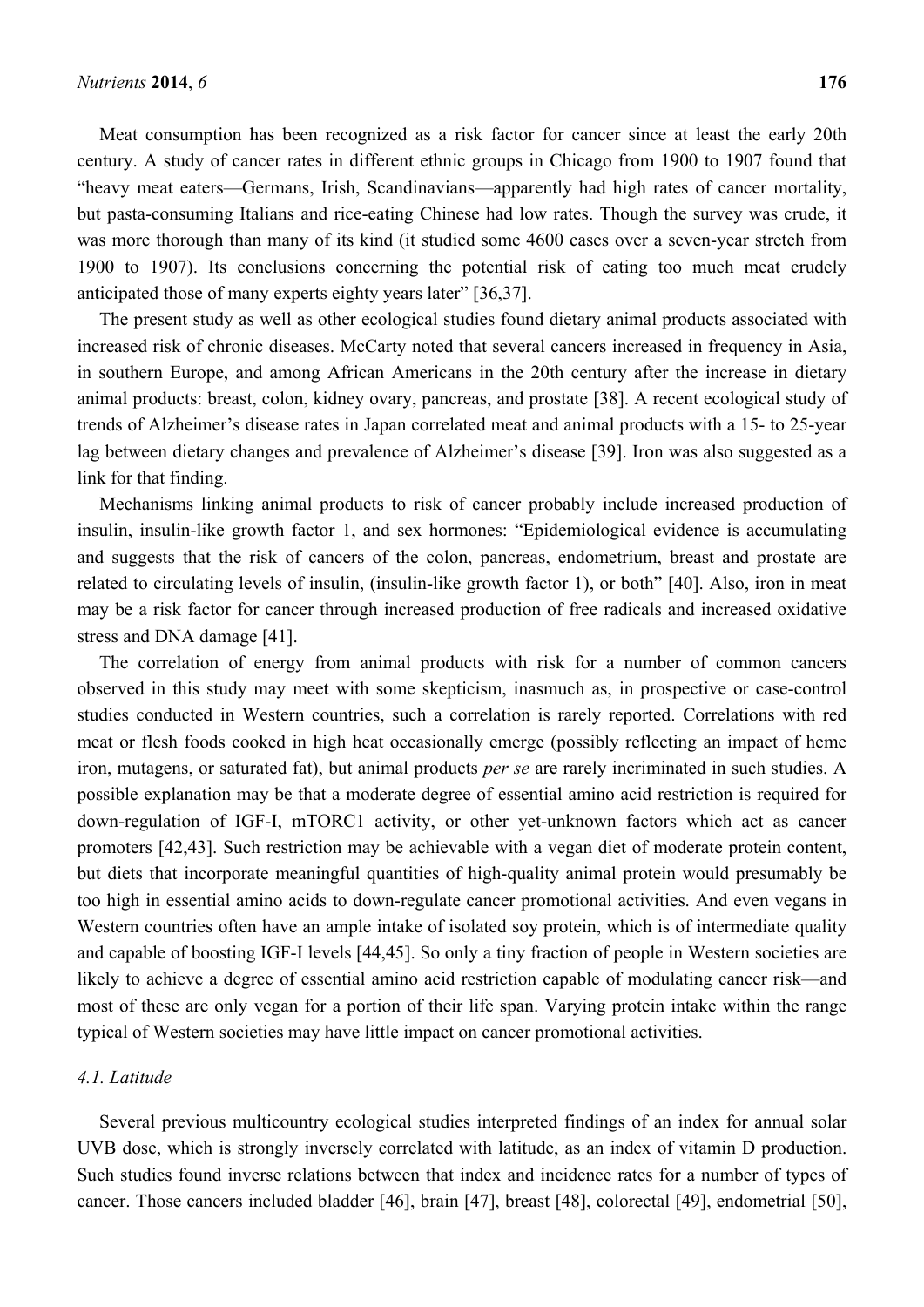kidney [51], lung [52], ovarian [53], pancreatic cancer [54], and leukemia [55]. However, under the Bonferroni principle (*p* must be  $\leq 0.05/n$ , where *n* is the number of factors for significance to be claimed), the UVB index was significantly correlated with only bladder, brain, kidney, and lung cancer. This study confirmed these findings.

As to why this study did not find more cancers to have significant increases with increasing latitude, it appears that if animal products are significantly correlated with cancer incidence rates, it is less likely that latitude is. This seems to be the case for breast, corpus uteri, ovarian, and pancreatic cancer. For kidney cancer, when energy from animal products is included, the correlation for latitude is lower than when cereals are included.

In single-country studies, latitude is often a good index of solar UVB doses [56–58]. However, in the United States, considerable asymmetry exists in solar UVB doses owing to the geography [59]. However, the interpretation of latitude as an index of vitamin D production globally is questionable. The primary reason is that skin pigmentation varies with solar UV doses where people have lived for many generations [60,61] so that serum 25-hydroxyvitamin D [25(OH)D] levels do not vary much globally. Three reviews found that country mean serum 25(OH)D levels are near 50 nmol/L in nearly every country [62–64]. The nearly constant serum 25(OH)D with respect to latitude is reasonable since if large differences existed, risk of vitamin D—sensitive diseases would vary considerably with respect to latitude. A pronounced increase of multiple sclerosis prevalence occurs with increasing latitude [65]. One study inversely correlated both solar UV dose and vitamin D with risk of multiple sclerosis [66].

The inverse correlation for cervical cancer can be understood in terms of higher risk of infections at low latitudes, and that for lip cancer in that UVB is a risk factor for lip cancer [22].

An alternative interpretation of latitude is that it may be an index of various modeled and/or unmodeled factors such as infection, living in urban regions, and eating processed food. For example, *Toxoplasma gondii* infection rates increase with latitude, and *T. gondii* is a risk factor for brain cancer [67].

### *4.2. GDP*

Studies have often correlated per capita GDP with increased risk of chronic diseases, such as cancer [6] and diabetes [68]. Several possible reasons may account for why cancer rates are higher in countries with higher GDP: more time spent indoors, less time engaged in physical exercise [69], greater consumption of processed foods [70], greater life expectancy [71], more chemical pollution exposure, and reduced risk of infectious diseases [72,73].

### *4.3. Life Expectancy*

Cancer risk does increase with life expectancy for most cancers in this study, such as breast and colorectal cancer (see Figure 1). However, life expectancy is significantly correlated with only three cancers: brain cancer, leukemia, and multiple myeloma. Why life expectancy is not significantly correlated with other cancers in this study is unclear.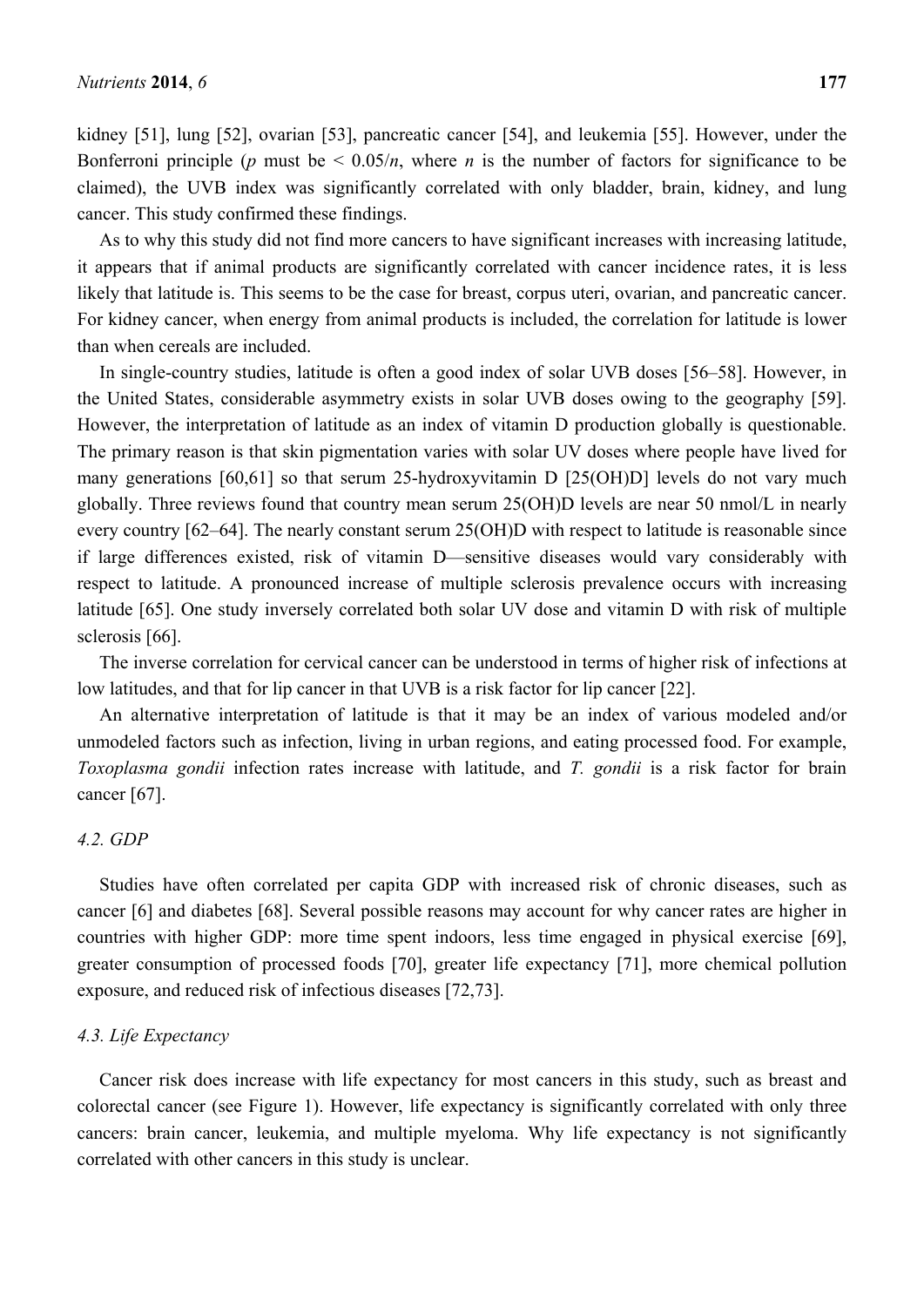**Figure 1.** Breast cancer incidence rates for 2008 *vs*. life expectancy for males in 1990 with a third order fit.



### *4.4. Individual Cancers*

Table 5 lists journal papers supporting the findings in Tables 2 and 3. Findings from this ecological study generally agree with the journal literature for most factors for most cancers studied. Some results in the journal literature were not supported in this study, such as alcohol for several cancers, animal products for colorectal cancer, and latitude for many cancers. These failures indicate that such ecological studies can identify only up to three or four cancer risk-modifying factors as having significant correlations with cancer incidence rates in the best model for the particular cancer. Thus, findings by such ecological studies do not offer evidence that nonsignificant risk-modifying factors are not related to cancer risk, just that they seem less important than other factors.

This study found no significant results for esophageal, gallbladder, and stomach cancer. Esophageal and stomach cancer have infections as important risk factors (see Table 5).

Studies have inversely correlated white meat [74] and fish [75] with risk of liver cancer, whereas other studies directly correlated liver cancer risk with intake of red and processed meat [74,75].

The directly correlation of latitude with melanoma risk is related to skin pigmentation. Melanoma incidence rates for people living in their ancestral homelands below 35° latitude are very low (mean value,  $\sim$ 2 cases/100,000/year) but rise rapidly at higher latitudes (regression mean,  $\sim$ 14 for  $>60^\circ$  latitude). The main reason for this latitudinal variation is variation in skin pigmentation, which has adjusted for protection against adverse effects of solar UV while permitting adequate production of vitamin D [56]. Australia and New Zealand have the highest melanoma incidence rates and are populated primarily by people who can trace their ancestry to northern Europe. GDP's direct correlation with melanoma incidence rates may be related to increased travel to sunny locations for those living in the wealthiest countries. Studies in Norway and the United States have correlated air travel with risk of melanoma [76,77].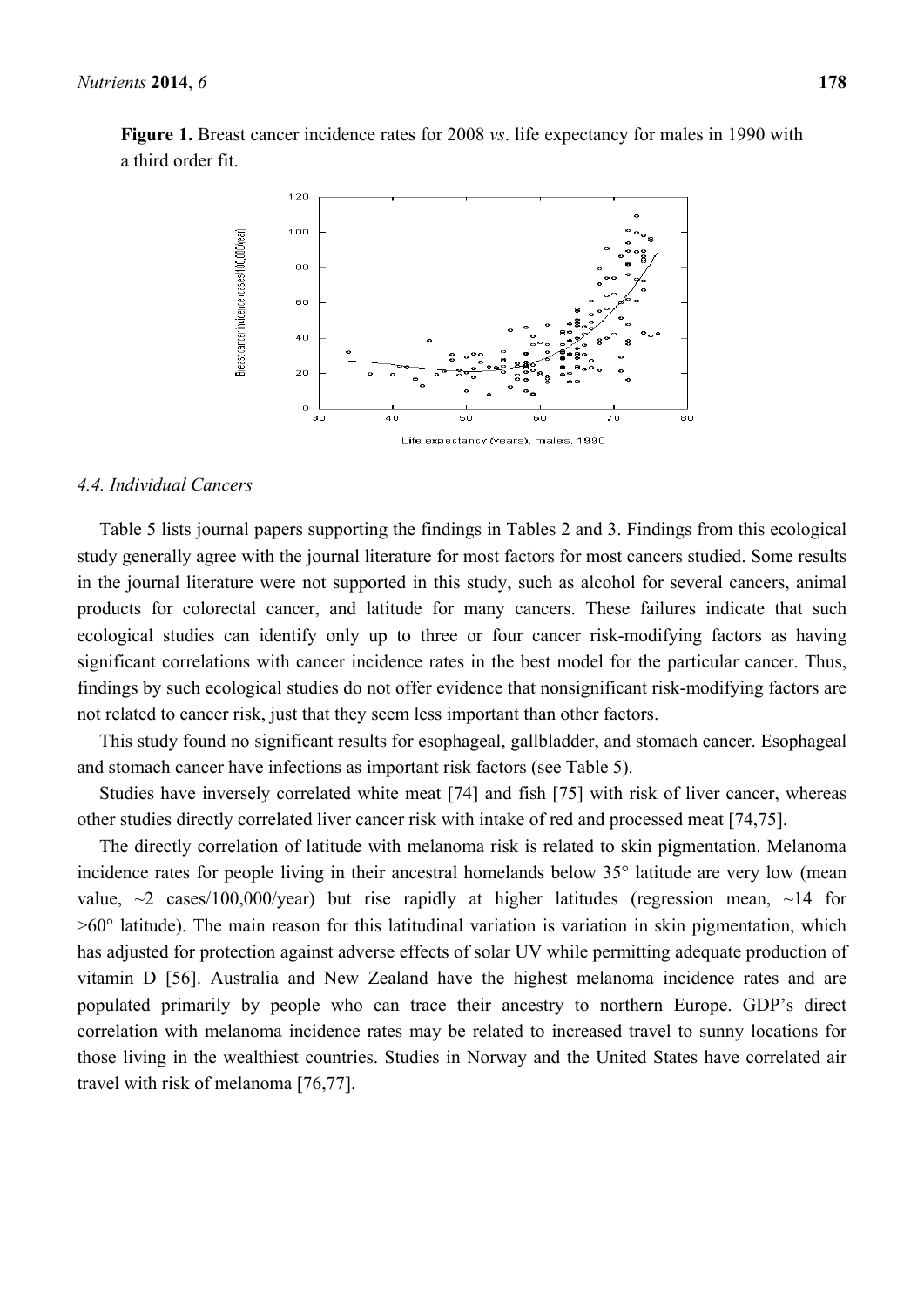| Cancer         | <b>Animal Products</b> | <b>Smoking</b>    | <b>GDP</b> per Capita | Latitude *       | <b>Alcohol</b> | <b>Misccellaneous</b>  | <b>Infection</b> |
|----------------|------------------------|-------------------|-----------------------|------------------|----------------|------------------------|------------------|
| <b>Bladder</b> | [78, 79]               | [80, 81]          | [82]                  | $[46]$ UVB       |                |                        |                  |
| <b>Brain</b>   | $[83]$                 | $[84]$            |                       | [47, 67]         |                |                        | [67, 85]         |
| <b>Breast</b>  | [86, 87]               |                   | [82, 88]              | <b>UVB</b>       |                |                        |                  |
| Cervix         |                        | [80]              |                       |                  |                |                        | $[89]$           |
| Colorectal     | [78,90,91]             | $[80]$            | [49, 82, 88]          | <b>UVB</b>       | [92, 93]       | Sugar [94]             | $[89]$           |
| Corpus uteri   | $[78]$                 | $[95]$            |                       | uvb              |                | Sugar [96]             |                  |
| Esophageal     | [90, 91, 97]           | [80, 81]          |                       | uvb              | $[92]$         |                        | $[98]$           |
| Gallbladder    |                        |                   |                       | uvb              |                |                        |                  |
| Gastric        |                        | [81]              |                       | uvb              |                |                        | $[99]$           |
| Hodgkin's      | $[100]$                |                   |                       | uvb              |                |                        | $[101]$          |
| lymphoma       |                        |                   |                       |                  |                |                        |                  |
| Kidney         | $[79]$                 | $[102]$           | $[82]$                | [51, 103]        |                | Cereals [104,105]      |                  |
|                |                        |                   |                       | <b>UVB</b>       |                |                        |                  |
| Laryngeal      |                        | [80, 81]          |                       | uvb              | $[92]$         |                        | $[106]$          |
| Leukemia       | $[107]$                | $[107]$           |                       | $[55]$           |                |                        |                  |
| Lip            |                        | [108]             |                       | $[108]$ (direct) |                |                        |                  |
| Liver          | [74,90]                | [81, 102]         |                       |                  |                |                        | $[109]$          |
| Lung           | [87,91,110]            | [81]              | [88]                  | $[52]$ uvb       |                |                        |                  |
| Mult. Myel.    | [100, 111]             |                   |                       |                  |                |                        | $[112]$          |
| Non-Hodgkin's  | [113, 114]             |                   | [82, 88]              | <b>UVB</b>       |                |                        | $[115]$          |
| lymphoma       |                        |                   |                       |                  |                |                        |                  |
| Ovarian        | [78, 116, 117]         | $[118]$           | $[82]$                | $[53]$ UVB       |                |                        |                  |
| Pancreatic     | [78, 87, 119]          | [80, 81]          | [88]                  | $[54]$ UVB       | [92, 120]      | Sugar [94]             |                  |
| Prostate       | $[79]$                 | $[121]$ (inverse) | [82, 88]              | uvb              | $[122]$        | Sugar [94], rice [121] |                  |
| Testicular     | $[79]$                 |                   |                       |                  |                | Fat [123]              |                  |
| Thyroid        | $[124]$                |                   |                       | uvb              |                |                        |                  |

**Table 5.** Journal literature supporting findings in this study.

UVB: strong support for UVB from single-country studies [9,56–58,125]; uvb: moderate support.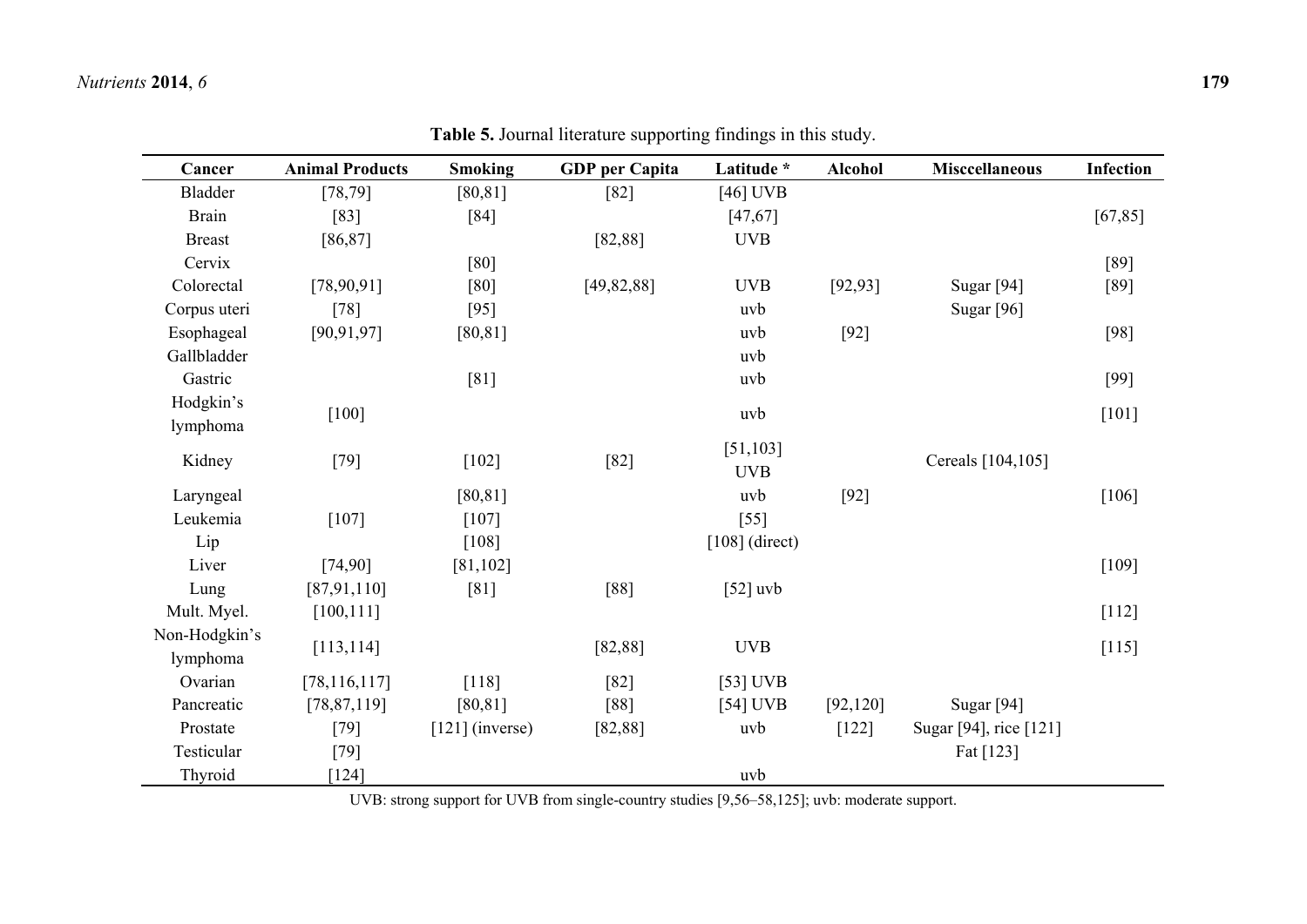#### *4.5. Strengths and Limitations of This Study*

Ecological studies such as those reported here have several strengths and limitations. Strengths include that such ecological studies involve many cases, permitting investigation of many cancers and consideration of many factors. Also, since data exist for several indices of cancer risk-modifying factors over many years, ecological studies can investigate the effect of delay between risk-modifying factor and cancer incidence.

Limitations include that the data are for country populations as a whole, so values for risk-modifying factors may not accurately reflect risk factors on individuals who develop cancer. For example, solar UVB doses vary widely in mid-latitude countries with large latitude ranges. Also, dietary intake varies widely by individual. Further, dietary supply data are based on food that enters the consumer supply and does not account for waste, loss, and spoilage. This study assumes that consumption rates are a similar fraction of consumer supply for each country, probably around 70%. Also, country-averaged data for some cancer risk-modifying factors, such as rates for obesity, physical exercise, and diseases that may compete with risk of cancer (e.g., cardiovascular disease and infectious diseases), are either not available or were not included in the analysis. In addition, there are cancer risk-modifying factors that are particular to a few countries or regions within countries. Examples of such factors include poor sewage disposal, which is a risk for *Helicobacter pylori* infection and gastric cancer [126], arsenic in drinking water and risk of renal cancer [127], industrial pollution, a risk factor for several types of cancer [128], betel quid chewing and risk of head and neck cancers [129].

### **5. Conclusions**

This multicountry ecological study of cancer incidence rates in 2008 found that lung cancer incidence rates, supply of energy derived from animal products, latitude (an index for solar UVB doses), and per capita GDP had the largest number of significant correlations with various cancers. Alcoholic beverages, animal fat, life expectancy, and sweeteners had significant correlations with a few cancers. This study found inverse correlations for cereals, per capita GDP, and latitude for one to three cancers each. For all countries, the models explained 9%–84% of the variance, with median values of 62% for males and 54.5% for females. For countries with high-quality data, the models explained 6%–75% of the variance, with median values of 55% for males and 41.5% for females. Since most factors considered are environmental, rather than genetic, one may reasonably conclude that environmental causes of cancer contribute much more to cancer risk than do genetic factors, and thus lifestyle changes could reduce much of the cancer burden.

### **Conflicts of Interest**

The authors declare no conflict of interest.

### **References**

1. Ferlay, J.; Shin, H.R.; Bray, F.; Forman, D.; Mathers, C.; Parkin, D.M. GLOBOCAN 2008, Cancer Incidence and Mortality Worldwide: IARC CancerBase No. 10. *Int. J. Cancer* **2010**, *127*. Available online: http://globocan.iarc.fr/factsheet.asp (accessed on 29 August 2013).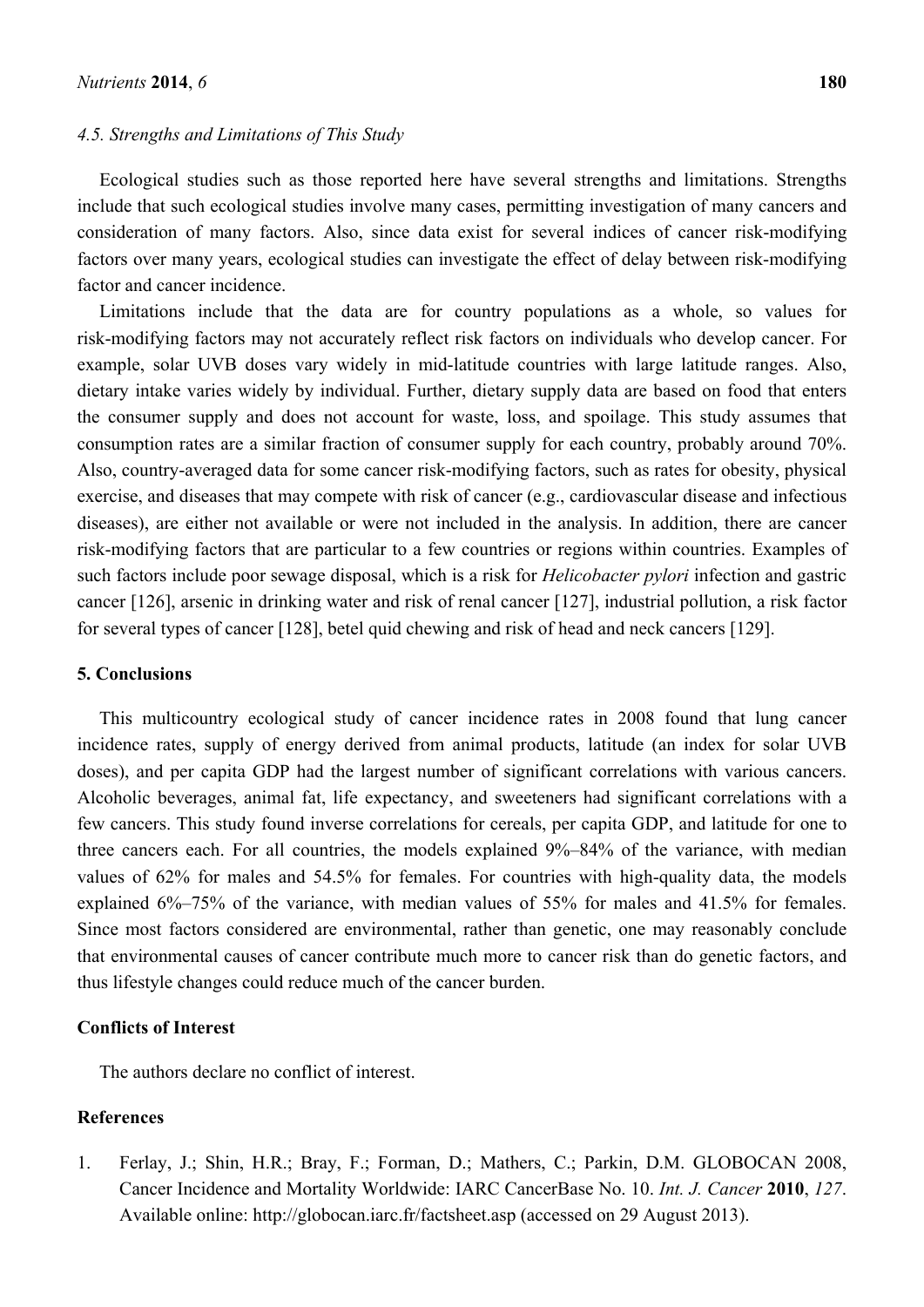- 2. Siegel, R.; Ward, E.; Brawley, O.; Jemal, A. Cancer statistics, 2011: The impact of eliminating socioeconomic and racial disparities on premature cancer deaths. *CA Cancer J. Clin.* **2011**, *61*, 212–236.
- 3. Hoyert, D.L.; Xu, J. Deaths: Preliminary data for 2011. *Nat. Vital Stat. Rep.* 2**012**, *61*, 8.
- 4. Cancer. Available online: http://www.who.int/mediacentre/factsheets/fs297/en/ (accessed on 4 November 2013).
- 5. The American Institute for Cancer Research/World Cancer Research Fund. *Policy and Action for Cancer Prevention. Food, Nutrition and Physical Activity: A Global Perspective*; AICR: Washington, DC, USA, 2009.
- 6. Armstrong, B.; Doll, R. Environmental factors and cancer incidence and mortality in different countries, with special reference to dietary practices. *Int. J. Cancer* **1975**, *15*, 617–631.
- 7. Garland, C.F.; Garland, F.C. Do sunlight and vitamin D reduce the likelihood of colon cancer? *Int. J. Epidemiol*. **1980**, *9*, 227–231.
- 8. Garland, C.F.; Garland, F.C.; Gorham, E.D.; Lipkin, M.; Newmark, H.; Mohr, S.B.; Holick, M.F. The role of vitamin D in cancer prevention. *Am. J. Public Health* **2006**, *96*, 252–261.
- 9. Grant, W.B.; Garland, C.F. The association of solar ultraviolet B (UVB) with reducing risk of cancer: Multifactorial ecologic analysis of geographic variation in age-adjusted cancer mortality rates. *Anticancer Res.* **2006**, *26*, 2687–2699.
- 10. Grant, W.B. Ecological studies of the UVB—Vitamin D—Cancer hypothesis. *Anticancer Res.* **2012**, *32*, 223–236.
- 11. Garland, C.F.; Gorham, E.D.; Mohr, S.B.; Garland, F.C. Vitamin D for cancer prevention: Global perspective. *Ann. Epidemiol.* **2009**, *19*, 468–483.
- 12. Moukayed, M.; Grant, W.B. Molecular link between vitamin D and cancer prevention. *Nutrients* **2013**, *5*, 3993–4021.
- 13. Hill, A.B. The environment and disease: Association or causation? *Proc. Royal Soc. Med.* **1965**, *58*, 295–300.
- 14. Grant, W.B. How strong is the evidence that solar ultraviolet B and vitamin D reduce the risk of cancer? An examination using Hill's criteria for causality. *Dermato-Endocrinology* **2009**, *1*, 17–24.
- 15. Mohr, S.B.; Gorham, E.D.; Alcaraz, J.E.; Kane, C.I.; Macera, C.A.; Parsons, J.K.; Wingard, D.L.; Garland, C.F. Does the evidence for an inverse relationship between serum vitamin D status and breast cancer risk satisfy the Hill criteria? *Dermato-Endocrinology* **2012**, *4*, 152–157.
- 16. Food and Agriculture Organization of the United Nations. *Food Balance Sheets, 1992–94 Average*. FAO: Rome, Italy, 1997.
- 17. Harashima, E.; Nakagawa, Y.; Urata, G.; Tsuji, K.; Shirataka, M.; Matsumura, Y. Time-lag estimate between dietary intake and breast cancer mortality in Japan. *Asia Pac. J. Clin. Nutr*. **2007**, *16*, 193–198.
- 18. Zhang, J.; Dhakal, I.B.; Zhao, Z.; Li, L. Trends in mortality from cancers of the breast, colon, prostate, esophagus, and stomach in East Asia: Role of nutrition transition. *Eur. J. Cancer Prev.* **2012**, *21*, 480–489.
- 19. World Health Organization. Tables of Causes of Death and Disability Adjusted Life Years by Country 2004. Available online: http://www.who.int/healthinfo/statistics/bodgbddeathdalyesti mates.xls (accessed on 5 November 2013).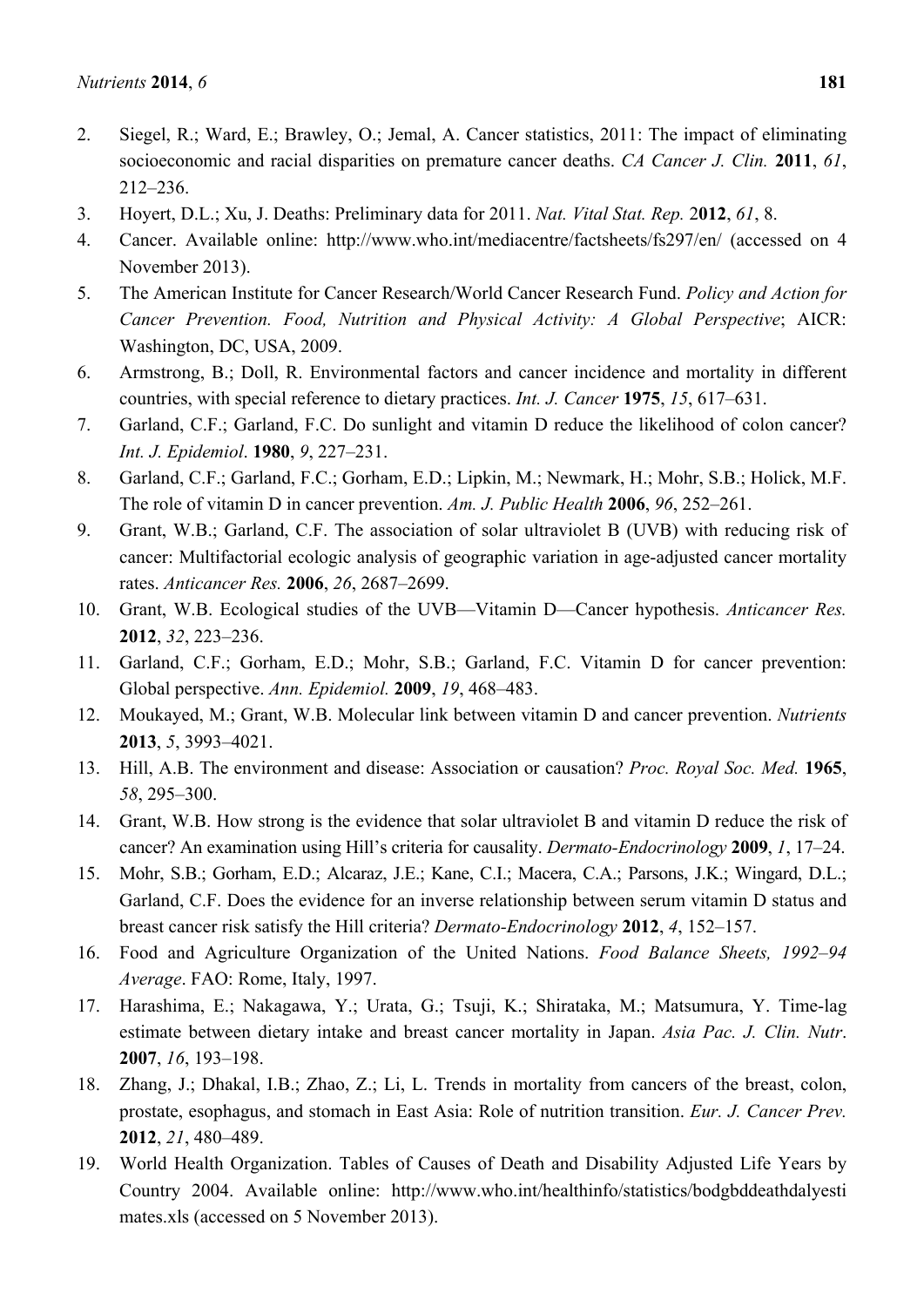- 21. Food and Agriculture Organization of the United Nations. Food Balance Sheets. Available online: http://faostat.fao.org/site/368/default.aspx#ancor (accessed on 4 November 2013).
- 22. Grant, W.B. Role of solar UVB irradiance and smoking in cancer as inferred from cancer incidence rates by occupation in Nordic countries. *Dermato-Endocrinology* **2012**, *4*, 203–211.
- 23. Grant, W.B. An ecologic study of cancer mortality rates in Spain with respect to indices of solar UVB irradiance and smoking. *Int. J. Cancer* **2007**, *120*, 1123–1128.
- 24. Bilal, U.; Fernandez, E.; Beltran, P.; Navas-Acien, A.; Bolumar, F.; Franco, M. Validation of a method for reconstructing historical rates of smoking prevalence. *Am. J. Epidemiol.* **2013**, doi: 10.1093/aje/kwt224.
- 25. Afzal, S.; Bojesen, S.E.; Nordestgaard, B.G. Low plasma 25-hydroxyvitamin D and risk of tobacco-related cancer. *Clin. Chem.* **2013**, *59*, 771–780.
- 26. Data on Tobacco Consumption. Available online: http://www.who.int/tobacco/media/en/Poland.pdf (accessed on 20 December 2013).
- 27. International Monetary Fund. List of Countries by Past and Future GDP (PPP) per Capita. Available online: http://en.wikipedia.org/w/index.php?title=List of countries by pastand futur \_GDP\_(PPP)\_per\_capita&oldid=574426146 (accessed on 4 November 2013).
- 28. Central Intelligence Agency. *The CIA World Fact Book 2008*; Central Intelligence Agency: Washington, DC, USA, 2008.
- 29. *KaleidaGraph*, version 4.2; Synergy Software: Reading, PA, USA, 2005.
- 30. Tsuji, K.; Harashima, E.; Nakagawa, Y.; Urata, G.; Shirataka, M. Time-lag effect of dietary fiber and fat intake ratio on Japanese colon cancer mortality. *Biomed. Environ. Sci.* **1996**, *9*, 223–228.
- 31. Andersson, S.O.; Baron, J.; Wolk, A.; Lindgren, C.; Bergström, R.; Adami, H.O. Early life risk factors for prostate cancer: A population-based case-control study in Sweden. *Cancer Epidemiol. Biomark. Prev.* **1995**, *4*, 187–192.
- 32. John, E.M.; Koo, J.; Schwartz, G.G. Sun exposure and prostate cancer risk: Evidence for a protective effect of early-life exposure. *Cancer Epidemiol. Biomark. Prev.* **2007**, *16*, 1283–1286.
- 33. Hirayama, T. Mortality in Japanese with life-styles similar to Seventh-Day Adventists: Strategy for risk reduction by life-style modification. *Nat. Cancer Inst. Monogr.* **1985**, *69*, 143–153.
- 34. Fraser, G.E. Associations between diet and cancer, ischemic heart disease, and all-cause mortality in non-Hispanic white California Seventh-day Adventists. *Am. J. Clin. Nutr.* **1999**, *70*, 532S–538S.
- 35. Thygesen, L.C.; Hvidt, N.C.; Hansen, H.P.; Hoff, A.; Ross, L.; Johansen, C. Cancer incidence among Danish Seventh-day Adventists and Baptists. *Cancer Epidemiol.* **2012**, *36*, 513–518.
- 36. Cancer Increasing among Meat Eaters. *New York Times*, Sep 24, 1907. Available online: http://query.nytimes.com/gst/abstract.html?res=9502E1D81331E733A25757C2A96F9C946697 D6CF (accessed on 24 December 2013).
- 37. Patterson, J.T. *The Dread Disease; Cancer and Modern Culture*; Harvard University Press: Cambridge, MA, USA, 1987; pp. 44–45.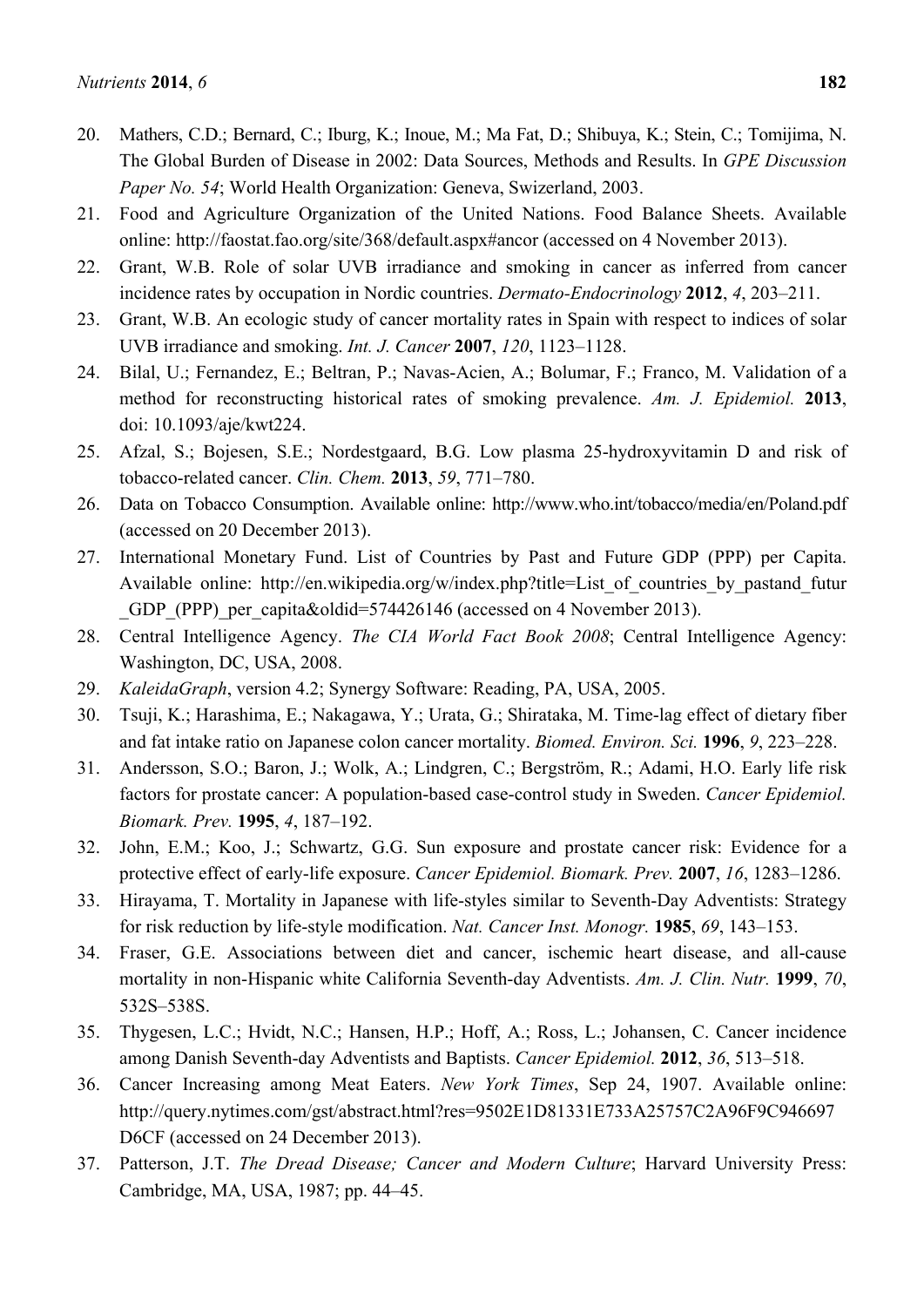- 38. McCarty, M.F. Mortality from Western cancers rose dramatically among African-Americans during the 20th century: Are dietary animal products to blame? *Med. Hypotheses* **2001**, *57*, 169–174.
- 39. Grant, W.B. Trends in diet and Alzheimer's disease during the nutrition transition in Japan and developing countries. *J. Alzheimer's Dis.* **2013**, *38*, 611–620.
- 40. Kaaks, R. Nutrition, insulin, IGF-1 metabolism and cancer risk: A summary of epidemiological evidence. *Novartis Found. Symp.* **2004**, *262*, 247–260; discussion 260–268.
- 41. Grant, W.B. An ecological study of cancer mortality rates including indices for dietary iron and zinc. *Anticancer Res.* **2008**, *28*, 1955–1963.
- 42. McCarty, M.F. Insulin and IGF-I as determinants of low "Western" cancer rates in the rural third world. *Int. J. Epidemiol.* **2004**, *33*, 908–910.
- 43. Fontana, L.; Weiss, E.P.; Villareal, D.T.; Klein, S.; Holloszy, J.O. Long-term effects of calorie or protein restriction on serum IGF-1 and IGFBP-3 concentration in humans. *Aging Cell* **2008**, *7*, 681–687.
- 44. Allen, N.E.; Appleby, P.N.; Davey, G.K.; Kaaks, R.; Rinaldi, S.; Key, T.J. The associations of diet with serum insulin-like growth factor I and its main binding proteins in 292 women meat-eaters, vegetarians, and vegans. *Cancer Epidemiol. Biomark. Prev.* **2002**, *11*, 1441–1448.
- 45. Dewell, A.; Weidner, G.; Sumner, M.D.; Barnard, R.J.; Marlin, R.O.; Daubenmier, J.J.; Chi, C.; Carroll, P.R.; Ornish, D. Relationship of dietary protein and soy isoflavones to serum IGF-1 and IGF binding proteins in the Prostate Cancer Lifestyle Trial. *Nutr. Cancer* **2007**, *58*, 35–42.
- 46. Mohr, S.B.; Garland, C.F.; Gorham, E.D.; Grant, W.B.; Garland, F.C. Ultraviolet B irradiance and incidence rates of bladder cancer in 174 countries. *Am. J. Prev. Med.* **2010**, *38*, 296–302.
- 47. Mohr, S.B.; Gorham, E.D.; Garland, C.F.; Grant, W.B.; Garland, F.C. Low ultraviolet B and increased risk of brain cancer: an ecological study of 175 countries. *Neuroepidemiology* **2010**, *35*, 281–290.
- 48. Mohr, S.B.; Garland, C.F.; Gorham, E.D.; Grant, W.B.; Garland, F.C. Relationship between low ultraviolet B irradiance and higher breast cancer risk in 107 countries. *Breast J.* **2008**, *14*, 255–260.
- 49. Cuomo, R.; Mohr, S.B.; Gorham, E.D.; Garland, C.F. What is the relationship between ultraviolet B and global incidence rates of colorectal cancer? *Dermato-Endocrinology* **2013**, *5*, 181–185.
- 50. Mohr, S.B.; Garland, C.F.; Gorham, E.D.; Grant, W.B.; Garland, F.C. Is ultraviolet B irradiance inversely associated with incidence rates of endometrial cancer: An ecological study of 107 countries. *Prev. Med.* **2007**, *45*, 327–331.
- 51. Mohr, S.B.; Gorham, E.D.; Garland, C.F.; Grant, W.B.; Garland, F.C. Are low ultraviolet B and high animal protein intake associated with risk of renal cancer? *Int. J. Cancer* **2006**, *119*, 2705–2709.
- 52. Mohr, S.B.; Garland, C.F.; Gorham, E.D.; Grant, W.B.; Garland, F.C. Could ultraviolet B irradiance and vitamin D be associated with lower incidence rates of lung cancer? *J. Epidemiol. Community Health* **2008**, *62*, 69–74.
- 53. Garland, C.F.; Mohr, S.B.; Gorham, E.D.; Grant, W.B.; Garland, F.C. Role of ultraviolet B irradiance and vitamin D in prevention of ovarian cancer. *Am. J. Prev. Med.* **2006**, *31*, 512–514.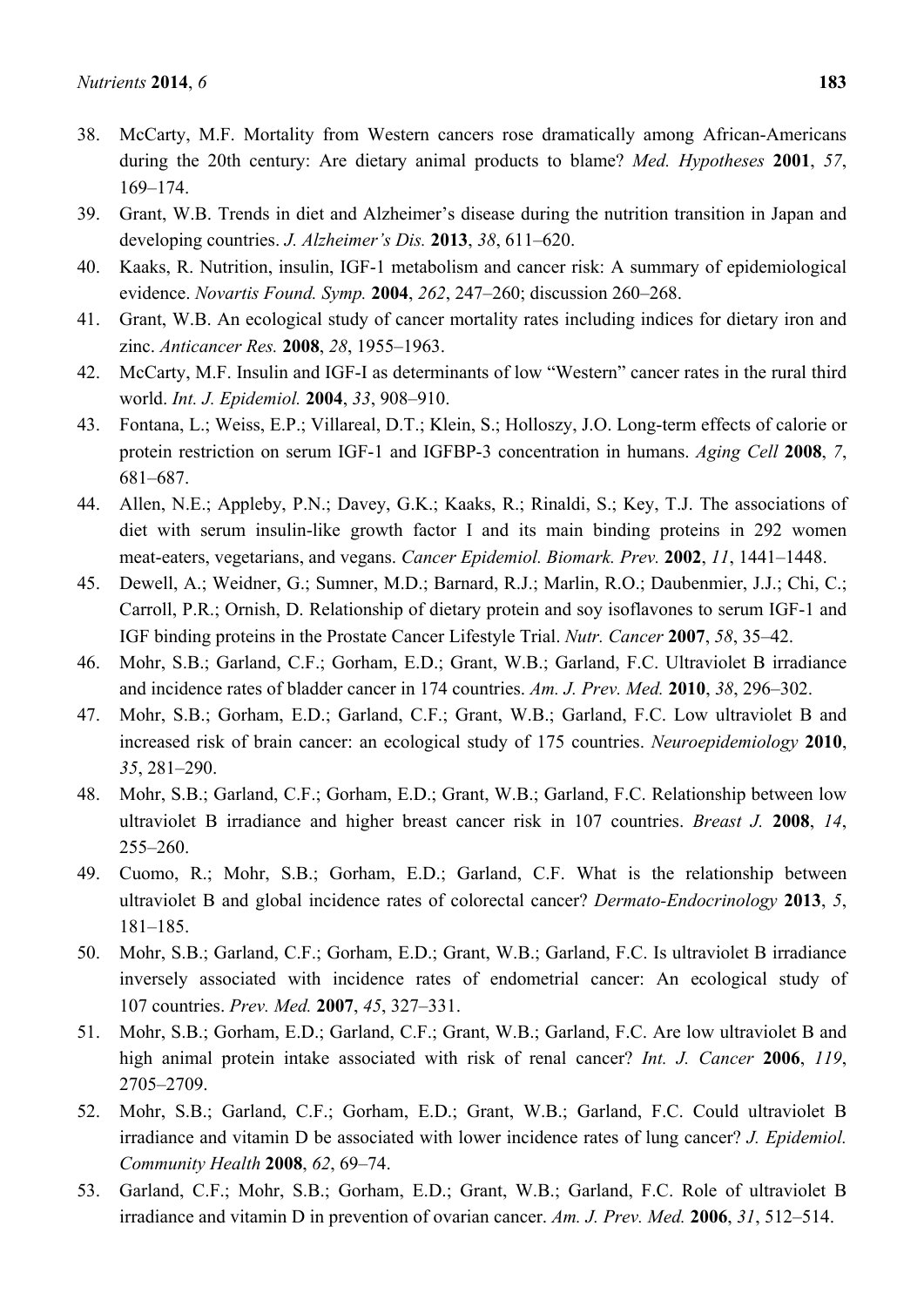- 54. Mohr, S.B.; Garland, C.F.; Gorham, E.D.; Grant, W.B.; Garland, F.C. Ultraviolet B irradiance and vitamin D status are inversely associated with incidence rates of pancreatic cancer worldwide. *Pancreas* **2010**, *39*, 669–674.
- 55. Mohr, S.B.; Garland, C.F.; Gorham, E.D.; Grant, W.B.; Garland, F.C. Ultraviolet B and incidence rates of leukemia worldwide. *Am. J. Prev. Med.* **2011**, *41*, 68–74.
- 56. Mizoue, T. Ecological study of solar radiation and cancer mortality in Japan. *Health Phys.* **2004**, *87*, 532–538.
- 57. Astbury, A. Non Uniformity in Cancer Mortality in the USA and Australia Appears to Share a Common Pathway. Triumf Report, TRI-PP-05–01, 2005. Available online: http://www.triumf.ca/ publications/pub/arch05/pp-05–01.pdf (accessed on 21 November 2011).
- 58. Chen, W.; Clements, M.; Rahman, B.; Zhang, S.; Qiao, Y.; Armstrong, B.K. Relationship between cancer mortality/incidence and ambient ultraviolet B irradiance in China. *Cancer Causes Control* **2010**, *21*, 1701–1709.
- 59. Fioletov, V.E.; McArthur, L.J.; Mathews, T.W.; Marrett, L. Estimated ultraviolet exposure levels for a sufficient vitamin D status in North America. *J. Photochem. Photobiol.* **2010**, *100*, 57–66.
- 60. Jablonski, N.G.; Chaplin, G. The evolution of human skin coloration. *J. Hum. Evol.* **2000**, *39*, 57–106.
- 61. Jablonski, N.G.; Chaplin, G. Colloquium paper: Human skin pigmentation as an adaptation to UV radiation. *Proc. Natl. Acad. Sci. USA* **2010**, *107*, 8962–8968.
- 62. Hagenau, T.; Vest, R.; Gissel, T.N.; Poulsen, C.S.; Erlandsen, M.; Mosekilde, L.; Vestergaard, P. Global vitamin D levels in relation to age, gender, skin pigmentation and latitude: An ecologic meta-regression analysis. *Osteoporos Int.* **2009**, *20*, 133–140.
- 63. Van Schoor, N.M.; Lips, P. Worldwide vitamin D status. *Best Pract. Res. Clin. Endocrinol. Metab*. **2011**, *25*, 671–680.
- 64. Hilger, J.; Friedel, A.; Herr, R.; Rausch, T.; Roos, F.; Wahl, D.A.; Pierroz, D.D.; Weber, P.; Hoffmann, K. A systematic review of vitamin D status in populations worldwide. *Br. J. Nutr.* **2013**, doi:10.1017/S0007114513001840.
- 65. Kurtzke, J.F. Epidemiologic evidence for multiple sclerosis as an infection. *Clin. Microbiol. Rev.* **1993**, *6*, 382–427.
- 66. Lucas, R.M.; Ponsonby, A.L.; Dear, K.; Valery, P.C.; Pender, M.P.; Taylor, B.V.; Kilpatrick, T.J.; Dwyer, T.; Coulthard, A.; Chapman, C.; *et al*. Sun exposure and vitamin D are independent risk factors for CNS demyelination. *Neurology* **2011**, *76*, 540–548.
- 67. Thomas, F.; Lafferty, K.D.; Brodeur, J.; Elguero, E.; Gauthier-Clerc, M.; Misse, D. Incidence of adult brain cancers is higher in countries where the protozoan parasite *Toxoplasma gondii* is common. *Biol. Lett.* **2012**, *8*, 101–103.
- 68. Basu, S.; Yoffe, P.; Hills, N.; Lustig, R.H. The relationship of sugar to population-level diabetes prevalence: An econometric analysis of repeated cross-sectional data. *PLoS One* **2013**, *8*, e57873.
- 69. Bosdriesz, J.R.; Witvliet, M.I.; Visscher, T.L.; Kunst, A.E. The influence of the macro-environment on physical activity: A multilevel analysis of 38 countries worldwide. *Int. J. Behav. Nutr. Phys. Act.* **2012**, *9*, 110.
- 70. Hawkes, C. The role of foreign direct investment in the nutrition transition. *Public Health Nutr.* **2005**, *8*, 357–365.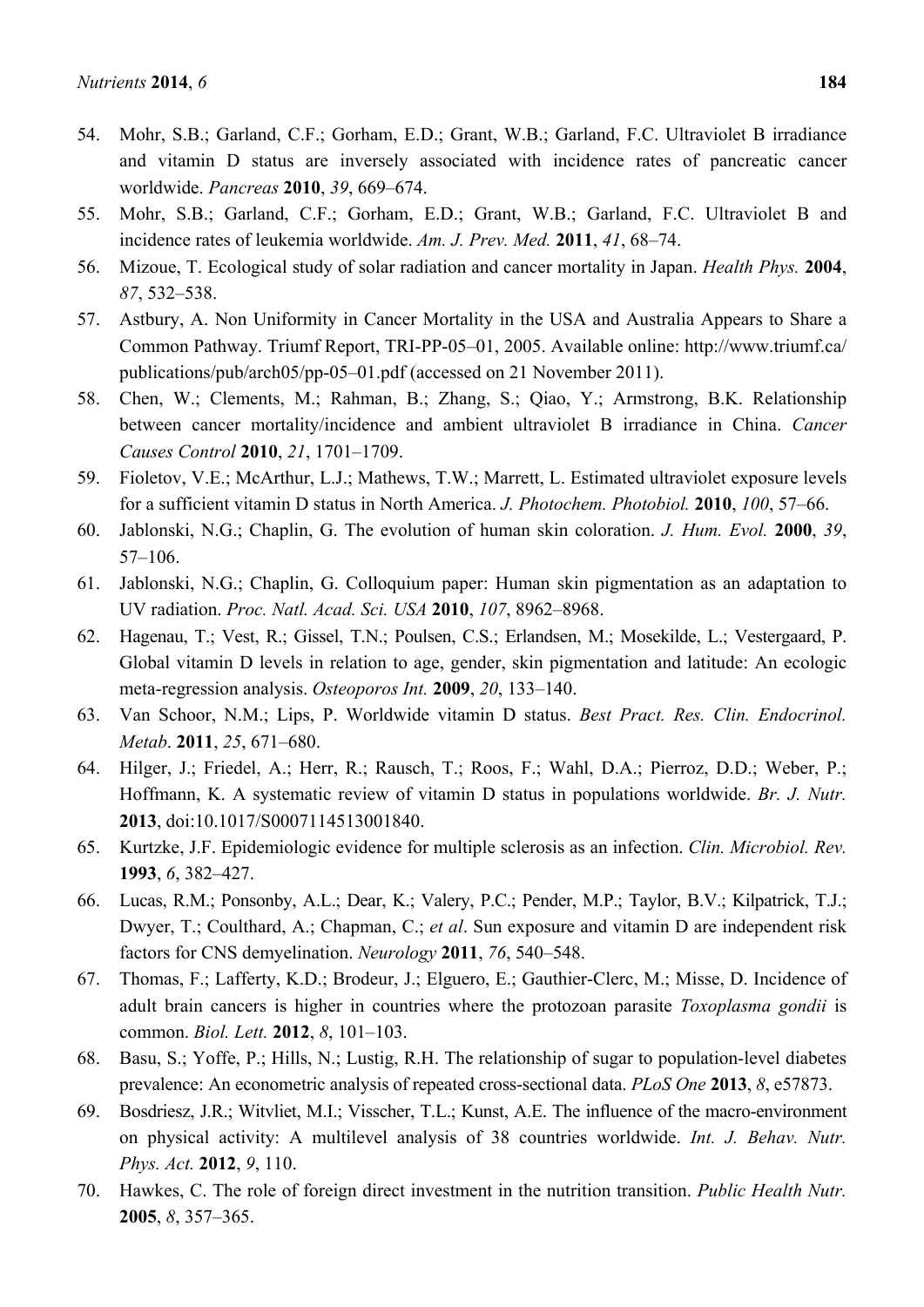- 71. Renton, A.; Wall, M.; Lintott, J. Economic growth and decline in mortality in developing countries: An analysis of the World Bank development datasets. *Public Health* **2012**, *126*, 551–560.
- 72. Huicho, L.; Trelles, M.; Gonzales, F.; Mendoza, W.; Miranda, J. Mortality profiles in a country facing epidemiological transition: An analysis of registered data. *BMC Public Health* **2009**, *9*, 47.
- 73. Shuman, E.K. Global climate change and infectious diseases. *Int. J. Occup. Environ. Med.* **2011**, *2*, 11–19.
- 74. Freedman, N.D.; Cross, A.J.; McGlynn, K.A.; Abnet, C.C.; Park, Y.; Hollenbeck, A.R.; Schatzkin, A.; Everhart, J.E.; Sinha, R. Association of meat and fat intake with liver disease and hepatocellular carcinoma in the NIH-AARP cohort. *J. Natl. Cancer Inst.* **2010**, *102*, 1354–1365.
- 75. Fedirko, V.; Trichopolou, A.; Bamia, C.; Duarte-Salles, T.; Trepo, E.; Aleksandrova, K.; Nothlings, U.; Lukanova, A.; Lagiou, P.; Boffetta, P.; *et al*. Consumption of fish and meats and risk of hepatocellular carcinoma: The European Prospective Investigation into Cancer and Nutrition (EPIC). *Ann. Oncol.* **2013**, *24*, 2166–2173.
- 76. Bentham, G.; Aase, A. Incidence of malignant melanoma of the skin in Norway, 1955–1989: associations with solar ultraviolet radiation, income and holidays abroad. *Int. J. Epidemiol.* **1996**, *25*, 1132–1138.
- 77. Agredano, Y.Z.; Chan, J.L.; Kimball, R.C.; Kimball, A.B. Accessibility to air travel correlates strongly with increasing melanoma incidence. *Melanoma Res.* **2006**, *16*, 77–81.
- 78. Tavani, A.; La Vecchia, C.; Gallus, S.; Lagiou, P.; Trichopoulos, D.; Levi, F.; Negri, E. Red meat intake and cancer risk: A study in Italy. *Int. J. Cancer* **2000**, *86*, 425–428.
- 79. Oplander, C.; Volkmar, C.M.; Paunel-Gorgulu, A.; van Faassen, E.E.; Heiss, C.; Kelm, M.; Halmer, D.; Murtz, M.; Pallua, N.; Suschek, C.V. Whole body UVA irradiation lowers systemic blood pressure by release of nitric oxide from intracutaneous photolabile nitric oxide derivates. *Circ. Res.* **2009**, *105*, 1031–1040.
- 80. Thun, M.J.; Henley, S.J.; Calle, E.E. Tobacco use and cancer: An epidemiologic perspective for geneticists. *Oncogene* **2002**, *21*, 7307–7325.
- 81. Yun, Y.H.; Jung, K.W.; Bae, J.M.; Lee, J.S.; Shin, S.A.; Min Park, S.; Yoo, T.; Yul Huh, B. Cigarette smoking and cancer incidence risk in adult men: National Health Insurance Corporation Study. *Cancer Detect. Prev.* 2**005**, *29*, 15–24.
- 82. Bray, F.; Jemal, A.; Grey, N.; Ferlay, J.; Forman, D. Global cancer transitions according to the Human Development Index (2008–2030): A population-based study. *Lancet Oncol.* **2012**, *13*, 790–801.
- 83. Kaplan, S.; Novikov, I.; Modan, B. Nutritional factors in the etiology of brain tumors: Potential role of nitrosamines, fat, and cholesterol. *Am. J. Epidemiol.* **1997**, *146*, 832–841.
- 84. Mandelzweig, L.; Novikov, I.; Sadetzki, S. Smoking and risk of glioma: A meta-analysis. *Cancer Causes Control* **2009**, *20*, 1927–1938.
- 85. Alibek, K.; Kakpenova, A.; Baiken, Y. Role of infectious agents in the carcinogenesis of brain and head and neck cancers. *Infect. Agents Cancer* **2013**, *8*, 7.
- 86. Ishimoto, H.; Nakamura, H.; Miyoshi, T. Epidemiological study on relationship between breast cancer mortality and dietary factors. *Tokushima J. Exp. Med.* **1994**, *41*, 103–114.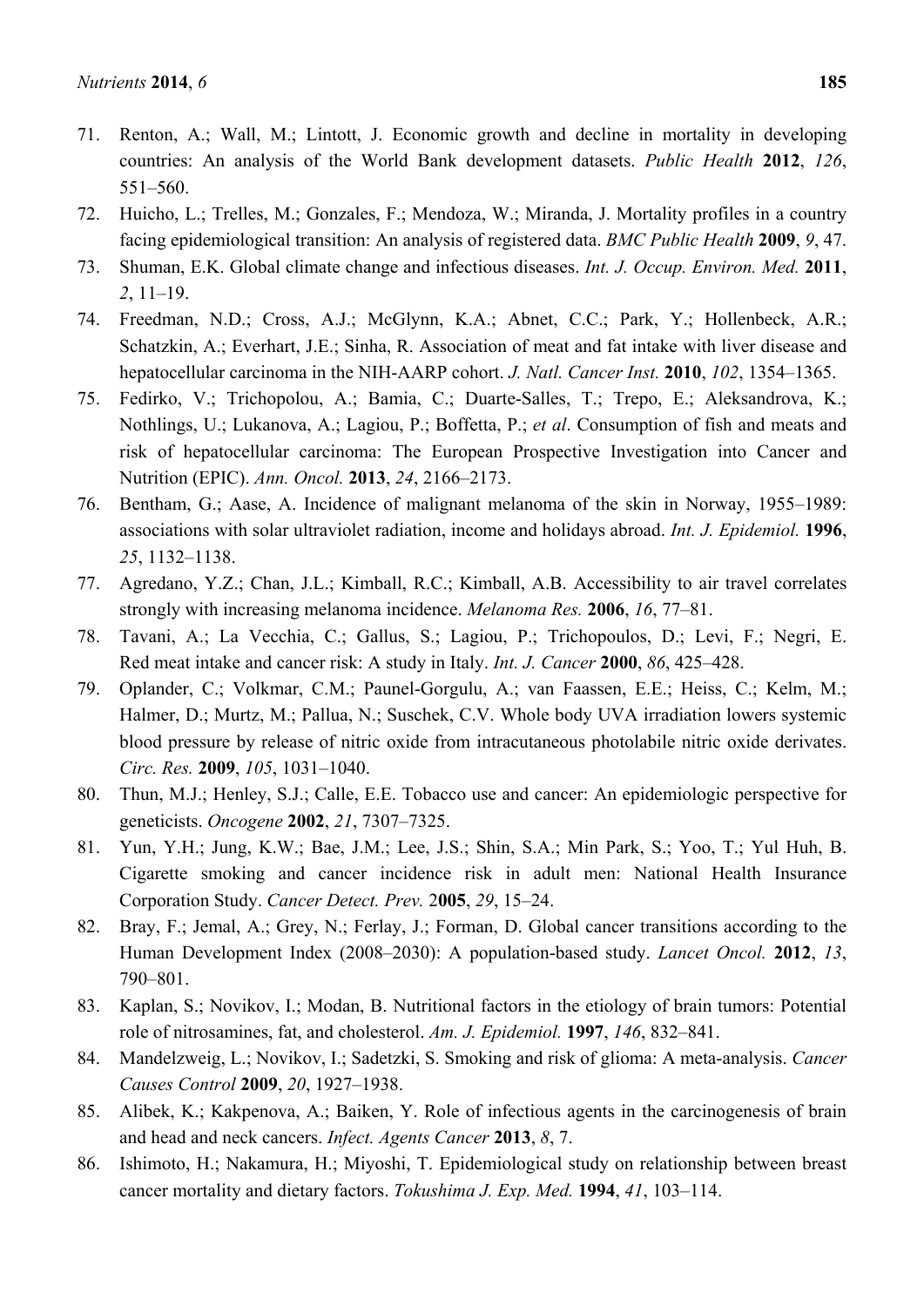- 87. Hu, J.; La Vecchia, C.; DesMeules, M.; Negri, E.; Mery, L. Meat and fish consumption and cancer in Canada. *Nutr. Cancer* **2008**, *60*, 313–324.
- 88. Knaul, F.M.; Adami, H.O.; Adebamowo, C.; Arreola-Ornelas, H.; Berger, A.J.; Bhadelia, A.; Cleary, J.; Hunter, D.J.; Keating, N.; Mebewu, A.; *et al*. The Global Cancer Divide: An Equity Imperative. In *Closing the Cancer Divide: An Equity Imperative*; Harvard University: Cambridge, MA, USA, 2012.
- 89. Zur Hausen, H. Papillomaviruses in the causation of human cancers—A brief historical account. *Virology* **2009**, *384*, 260–265.
- 90. Cross, A.J.; Leitzmann, M.F.; Gail, M.H.; Hollenbeck, A.R.; Schatzkin, A.; Sinha, R. A prospective study of red and processed meat intake in relation to cancer risk. *PLoS Med.* **2007**, *4*, e325.
- 91. Aune, D.; de Stefani, E.; Ronco, A.; Boffetta, P.; Deneo-Pellegrini, H.; Acosta, G.; Mendilaharsu, M. Meat consumption and cancer risk: A case-control study in Uruguay. *Asian Pac. J. Cancer Prev.* **2009**, *10*, 429–436.
- 92. Haas, S.L.; Ye, W.; Lohr, J.M. Alcohol consumption and digestive tract cancer. *Curr. Opin. Clin. Nutr. Metab. Care* **2012**, *15*, 457–467.
- 93. Nan, H.; Lee, J.E.; Rimm, E.B.; Fuchs, C.S.; Giovannucci, E.L.; Cho, E. Prospective study of alcohol consumption and the risk of colorectal cancer before and after folic acid fortification in the United States. *Ann. Epidemiol.* **2013**, *23*, 558–563.
- 94. Hu, J.; La Vecchia, C.; Augustin, L.S.; Negri, E.; de Groh, M.; Morrison, H.; Mery, L.; Canadian Cancer Registries Epidemiology Research Group. Glycemic index, glycemic load and cancer risk. *Ann. Oncol*. **2013**, *24*, 245–251.
- 95. Al-Zoughool, M.; Dossus, L.; Kaaks, R.; Clavel-Chapelon, F.; Tjonneland, A.; Olsen, A.; Overvad, K.; Boutron-Ruault, M.C.; Gauthier, E.; Linseisen, J.; *et al*. Risk of endometrial cancer in relationship to cigarette smoking: Results from the EPIC study. *Int. J. Cancer* **2007**, *121*, 2741–2747.
- 96. Zemla, B.; Guminski, S.; Franek, K.; Kolosza, Z.; Banasik, R. Etiological factors in invasive corpus uteri carcinoma. *Neoplasma* **1991**, *38*, 157–163.
- 97. Choi, Y.; Song, S.; Song, Y.; Lee, J.E. Consumption of red and processed meat and esophageal cancer risk: Meta-analysis. *World J. Gastroenterol.* **2013**, *19*, 1020–1029.
- 98. Zheng, S.; Vuitton, L.; Sheyhidin, I.; Vuitton, D.A.; Zhang, Y.; Lu, X. Northwestern China: A place to learn more on oesophageal cancer. Part one: Behavioural and environmental risk factors. *Eur. J. Gastroenterol. Hepatol.* **2010**, *22*, 917–925.
- 99. Crew, K.D.; Neugut, A.I. Epidemiology of gastric cancer. *World J. Gastroenterol.* **2006**, *12*, 354–362.
- 100. Tavani, A.; Pregnolato, A.; Negri, E.; Franceschi, S.; Serraino, D.; Carbone, A.; La Vecchia, C. Diet and risk of lymphoid neoplasms and soft tissue sarcomas. *Nutr. Cancer* **1997**, *27*, 256–260.
- 101. Hjalgrim, H. On the aetiology of Hodgkin lymphoma. *Dan. Med. J.* **2012**, *59*, B4485.
- 102. Ray, G.; Henson, D.E.; Schwartz, A.M. Cigarette smoking as a cause of cancers other than lung cancer: An exploratory study using the Surveillance, Epidemiology, and End Results Program. *Chest* **2010**, *138*, 491–499.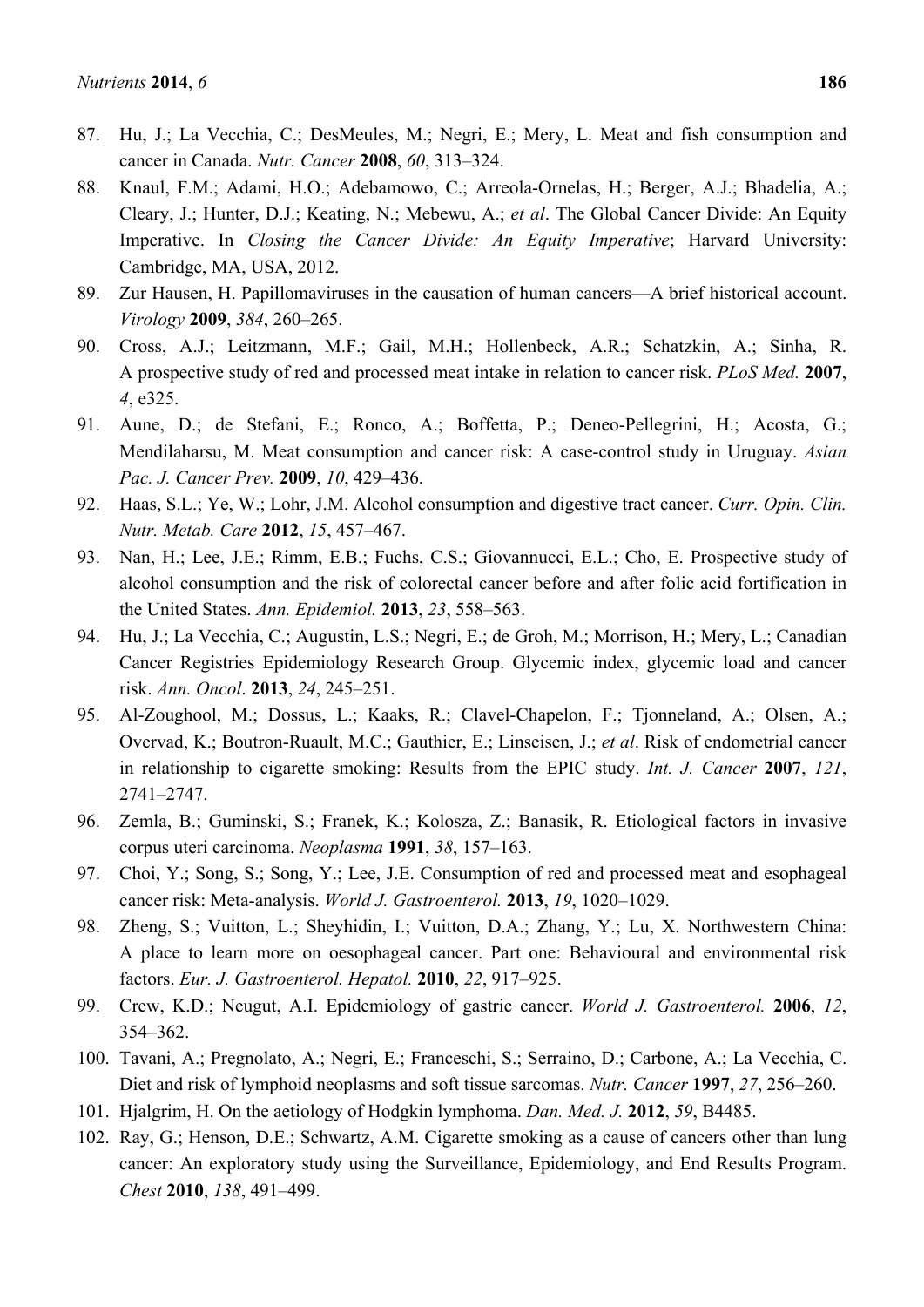- 103. Karami, S.; Boffetta, P.; Stewart, P.; Rothman, N.; Hunting, K.L.; Dosemeci, M.; Berndt, S.I.; Brennan, P.; Chow, W.H.; Moore, L.E. Occupational sunlight exposure and risk of renal cell carcinoma. *Cancer* **2010**, *116*, 2001–2010.
- 104. La Vecchia, C.; Chatenoud, L.; Negri, E.; Franceschi, S. Session: Whole cereal grains, fibre and human cancer wholegrain cereals and cancer in Italy. *Proc. Nutr. Soc.* 2**003**, *62*, 45–49.
- 105. Daniel, C.R.; Park, Y.; Chow, W.H.; Graubard, B.I.; Hollenbeck, A.R.; Sinha, R. Intake of fiber and fiber-rich plant foods is associated with a lower risk of renal cell carcinoma in a large US cohort. *Am. J. Clin. Nutr.* **2013**, *97*, 1036–1043.
- 106. Li, X.; Gao, L.; Li, H.; Gao, J.; Yang, Y.; Zhou, F.; Gao, C.; Li, M.; Jin, Q. Human papillomavirus infection and laryngeal cancer risk: A systematic review and meta-analysis. *J. Infect. Dis.* **2013**, *207*, 479–488.
- 107. Ma, X.; Park, Y.; Mayne, S.T.; Wang, R.; Sinha, R.; Hollenbeck, A.R.; Schatzkin, A.; Cross, A.J. Diet, lifestyle, and acute myeloid leukemia in the NIH-AARP cohort. *Am. J. Epidemiol.* **2010**, *171*, 312–322.
- 108. Maruccia, M.; Onesti, M.G.; Parisi, P.; Cigna, E.; Troccola, A.; Scuderi, N. Lip cancer: A 10-year retrospective epidemiological study. *Anticancer Res.* **2012**, *32*, 1543–1546.
- 109. Ringelhan, M.; Heikenwalder, M.; Protzer, U. Direct effects of hepatitis B virus-encoded proteins and chronic infection in liver cancer development. *Dig. Dis.* **2013**, *31*, 138–151.
- 110. Kubik, A.; Zatloukal, P.; Tomasek, L.; Dolezal, J.; Syllabova, L.; Kara, J.; Kopecky, P.; Plesko, I. A case-control study of lifestyle and lung cancer associations by histological types. *Neoplasma* **2008**, *55*, 192–199.
- 111. Vlajinac, H.D.; Pekmezovic, T.D.; Adanja, B.J.; Marinkovic, J.M.; Kanazir, M.S.; Suvajdzic, N.D.; Colovic, M.D. Case-control study of multiple myeloma with special reference to diet as risk factor. *Neoplasma* **2003**, *50*, 79–83.
- 112. McShane, C.M.; Murray, L.J.; Engels, E.A.; Landgren, O.; Anderson, L.A. Common community-acquired infections and subsequent risk of multiple myeloma: A population-based study. *Int. J. Cancer* **2013**, doi:10.1002/ijc.28479.
- 113. Zheng, T.; Holford, T.R.; Leaderer, B.; Zhang, Y.; Zahm, S.H.; Flynn, S.; Tallini, G.; Zhang, B.; Zhou, K.; Owens, P.H.; *et al*. Diet and nutrient intakes and risk of non-Hodgkin's lymphoma in Connecticut women. *Am. J. Epidemiol.* **2004**, *159*, 454–466.
- 114. Van Leeuwen, M.T.; Turner, J.J.; Falster, M.O.; Meagher, N.S.; Joske, D.J.; Grulich, A.E.; Giles, G.G.; Vajdic, C.M. Latitude gradients for lymphoid neoplasm subtypes in Australia support an association with ultraviolet radiation exposure. *Int. J. Cancer* 2**013**, *133*, 944–951.
- 115. Liu, Y.C.; Yang, Y.H.; Hsiao, H.H.; Yang, W.C.; Liu, T.C.; Chang, C.S.; Yang, M.Y.; Lin, P.M.; Hsu, J.F.; Chang, P.Y.; *et al.* Herpes zoster is associated with an increased risk of subsequent lymphoid malignancies—A nationwide population-based matched-control study in Taiwan. *BMC Cancer* **2012**, *12*, 503.
- 116. Risch, H.A.; Jain, M.; Marrett, L.D.; Howe, G.R. Dietary fat intake and risk of epithelial ovarian cancer. *J. Natl. Cancer Inst.* **1994**, *86*, 1409–1415.
- 117. Kolahdooz, F.; Ibiebele, T.I.; van der Pols, J.C.; Webb, P.M. Dietary patterns and ovarian cancer risk. *Am. J. Clin. Nutr.* **2009**, *89*, 297–304.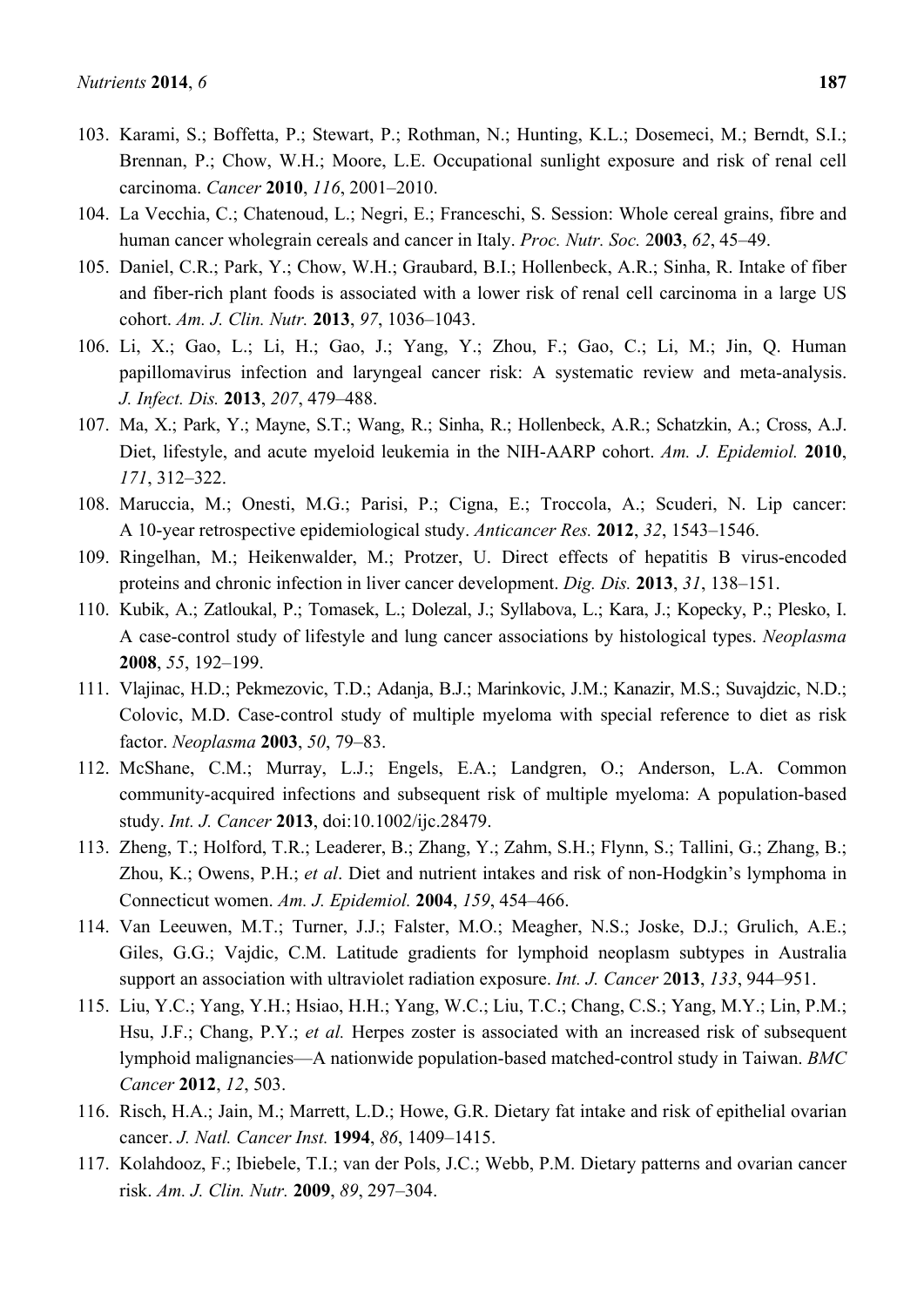- 118. Beral, V.; Gaitskell, K.; Hermon, C.; Moser, K.; Reeves, G.; Peto, R. Ovarian cancer and smoking: Individual participant meta-analysis including 28,114 women with ovarian cancer from 51 epidemiological studies. *Lancet Oncol.* **2012**, *13*, 946–956.
- 119. Ghadirian, P.; Thouez, J.P.; PetitClerc, C. International comparisons of nutrition and mortality from pancreatic cancer. *Cancer Detect. Prev.* **1991**, *15*, 357–362.
- 120. Anderson, M.A.; Zolotarevsky, E.; Cooper, K.L.; Sherman, S.; Shats, O.; Whitcomb, D.C.; Lynch, H.T.; Ghiorzo, P.; Rubinstein, W.S.; Vogel, K.J.; *et al*. Alcohol and tobacco lower the age of presentation in sporadic pancreatic cancer in a dose-dependent manner: A multicenter study. *Am. J. Gastroenterol.* **2012**, *107*, 1730–1739.
- 121. Severson, R.K.; Nomura, A.M.; Grove, J.S.; Stemmermann, G.N. A prospective study of demographics, diet, and prostate cancer among men of Japanese ancestry in Hawaii. *Cancer Res.* **1989**, *49*, 1857–1860.
- 122. Sawada, N.; Inoue, M.; Iwasaki, M.; Sasazuki, S.; Yamaji, T.; Shimazu, T.; Tsugane, S. Alcohol and smoking and subsequent risk of prostate cancer in Japanese men: The Japan Public Health Center—Based prospective study. *Int. J. Cancer* **2014**, *134*, 971–978.
- 123. Sigurdson, A.J.; Chang, S.; Annegers, J.F.; Duphorne, C.M.; Pillow, P.C.; Amato, R.J.; Hutchinson, L.P.; Sweeney, A.M.; Strom, S.S. A case-control study of diet and testicular carcinoma. *Nutr. Cancer* **1999**, *34*, 20–26.
- 124. Markaki, I.; Linos, D.; Linos, A. The influence of dietary patterns on the development of thyroid cancer. *Eur. J. Cancer* **2003**, *39*, 1912–1919.
- 125. Grant, W.B. Update on evidence that support a role of solar ultraviolet-B irradiance in reducing cancer risk. *Anti-Cancer Agents Med. Chem.* **2013**, *13*, 140–146.
- 126. Bellack, N.R.; Koehoorn, M.W.; MacNab, Y.C.; Morshed, M.G. A conceptual model of water's role as a reservoir in *Helicobacter pylori* transmission: A review of the evidence. *Epidemiol. Infect*. **2006**, *134*, 439–449.
- 127. Ferreccio, C.; Smith, A.H.; Duran, V.; Barlaro, T.; Benitez, H.; Valdes, R.; Aguirre, J.J.; Moore, L.E.; Acevedo, J.; Vasquez, M.I.; *et al*. Case-control study of arsenic in drinking water and kidney cancer in uniquely exposed Northern Chile. *Am. J. Epidemiol.* **2013**, *178*, 813–818.
- 128. Lopez-Abente, G.; Garcia-Perez, J.; Fernandez-Navarro, P.; Boldo, E.; Ramis, R. Colorectal cancer mortality and industrial pollution in Spain. *BMC Public Health* **2012**, *12*, 589.
- 129. Petti, S.; Masood, M.; Scully, C. The magnitude of tobacco smoking-betel quid chewing-alcohol drinking interaction effect on oral cancer in South-East Asia. A meta-analysis of observational studies. *PLoS One* **2013**, *8*, e78999.

### **Appendix**

**The 87 countries with level 1 or 2 quality and life expectancy for males in 1990 >60 years:** Albania, Argentina, Armenia, Australia, Austria, Azerbaijan, Bahamas, Barbados, Belarus, Belgium, Belize, Brazil, Brunei, Bulgaria, Canada, Columbia, Costa Rica, Croatia, Cuba, Cyprus, Czech Republic, Denmark, Dominican Republic, Ecuador, Egypt, El Salvador, Estonia, Fiji, Finland, France, Georgia, Germany, Greece, Guatemala, Guyana, Hungary, Iceland, Iran, Ireland, Israel, Italy, Jamaica, Japan, Kazakhstan, Korea (Republic), Kuwait, Kyrgyzstan, Latvia, Lithuania, Luxembourg,